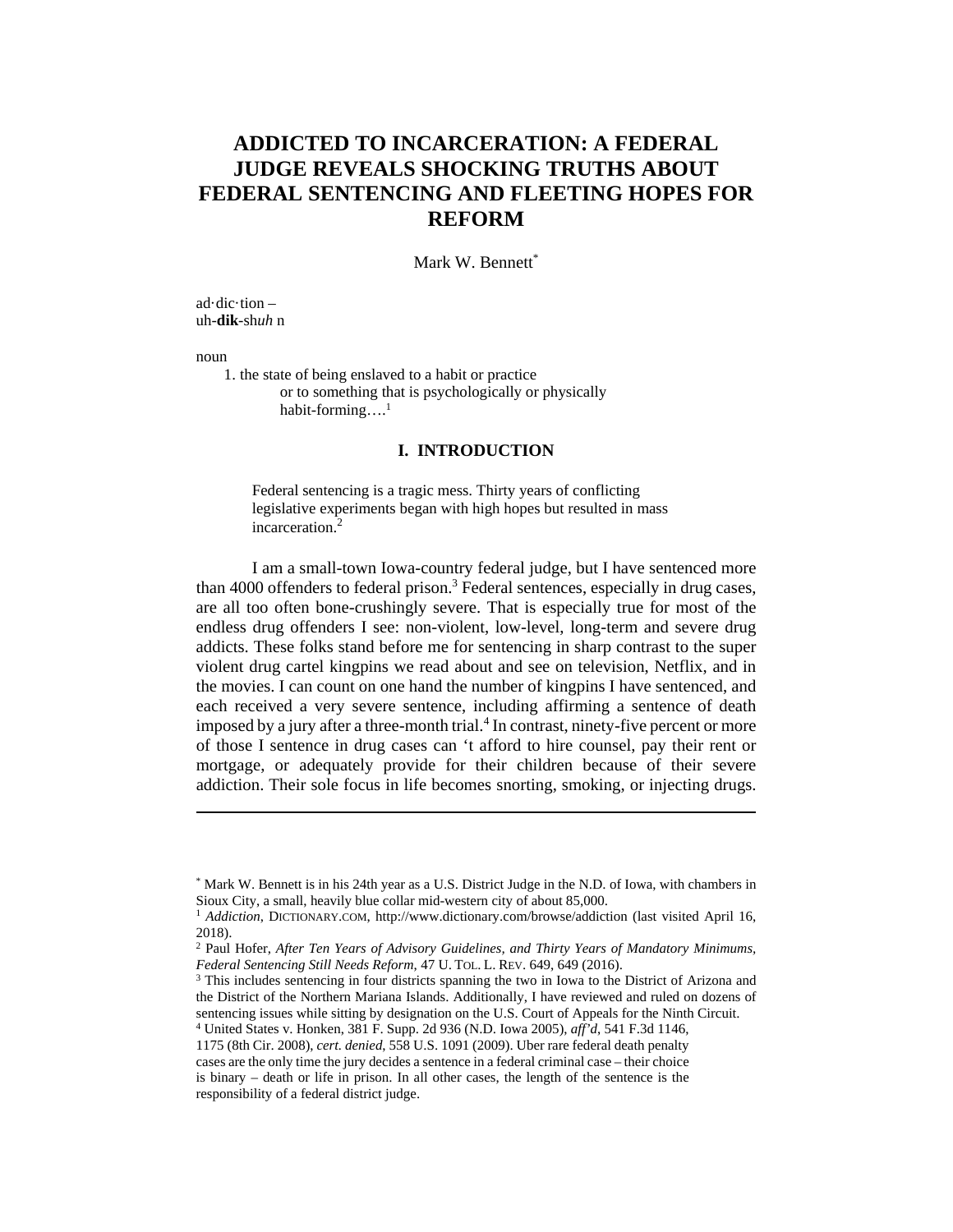Their prior station in life is irrelevant to them. Their prior productive lives are a distant, hazy, and foggy memory. They are the grist of the federal sentencing mill and federal mass incarceration. Of those who come before me for an addiction to crack cocaine, they are almost always Black. If it is methamphetamine, they are usually White or Hispanic, and are often employed in blue collar industrial jobs like meat packing.

Not all illegal drugs are treated alike in federal sentencing. Drug quantity sentencing guidelines for crack cocaine (mostly Black offenders) now use an 18:1 crack-to-powder (mostly White and Hispanic offenders) drug quantity ratio.<sup>5</sup> However, it is a whopping improvement from the former 100:1 crack-to-powder ratio.<sup>6</sup>

There are two other issues that have also led to the mass incarceration of federal drug offenders: 1) Congressionally mandated mandatory minimum sentences; and 2) Congressionally mandated sentencing enhancements that often result in low level, non-violent, addict drug offenders having their already harsh mandatory minimum sentence doubled or even enhanced to a life sentence with no release except with a Presidential pardon or commutation. My favorite target for criticism of these unfair and arbitrarily and capriciously applied sentencing enhancements is known as a  $\S 851$  enhancement.<sup>7</sup>

The nation's federal prisons are bursting at the seams with the offenders that I just described. The simple truth is that Congress, the United States Sentencing Commission, and federal trial and appellate judges are addicted to incarceration.

The United States of America leads the world in mass incarceration. We incarcerate more people per capita than China, Saudi Arabia, Russia, and even North Korea. In fact, we incarcerate a higher percentage of our population than

<sup>5</sup> United States v. Williams, 788 F. Supp. 2d 847, 849 (N.D. Iowa 2011) (rejecting the new 18:1 crack powder ratio from the Fair Sentencing Act and continuing with a variance of 1:1). 6 United States v. Gully, 619 F. Supp. 2d 633, 646 (N.D. Iowa 2009) (rejecting the guideline ratio of

<sup>100:1</sup> for crack versus powder cocaine stating, "[t]he court finds that it has the discretion to impose a 1:1 crack/powder ratio in sentencing and that a 1:1 ratio is appropriate not only in this case, but in all 'crack' cases, while other factors for which higher ratios have been used as a proxy are properly addressed in the consideration of the 18 U.S.C. § 3553(a) factors."); For a more detailed discussion of my longstanding judicial policy disagreements with the crack cocaine guidelines and my vindication by the U.S. Supreme Court, *see* Mark W. Bennett, *A Slow Motion Lynching? The War on Drugs, Mass Incarceration, Doing Kimbrough Justice, and a Response to Two Third Circuit Judges*, 66 RUTGERS L. REV. 873, 873 (2014) [hereinafter Bennett, *A Slow Motion Lynching*]. 7 *See* United States v. Young, 960 F. Supp. 2d 881, 882 (N.D Iowa 2013) (giving a detailed

explanation of how § 851 sentencing enhancements work and my blistering empirical study of how they are arbitrarily and capriciously applied by the Department of Justice).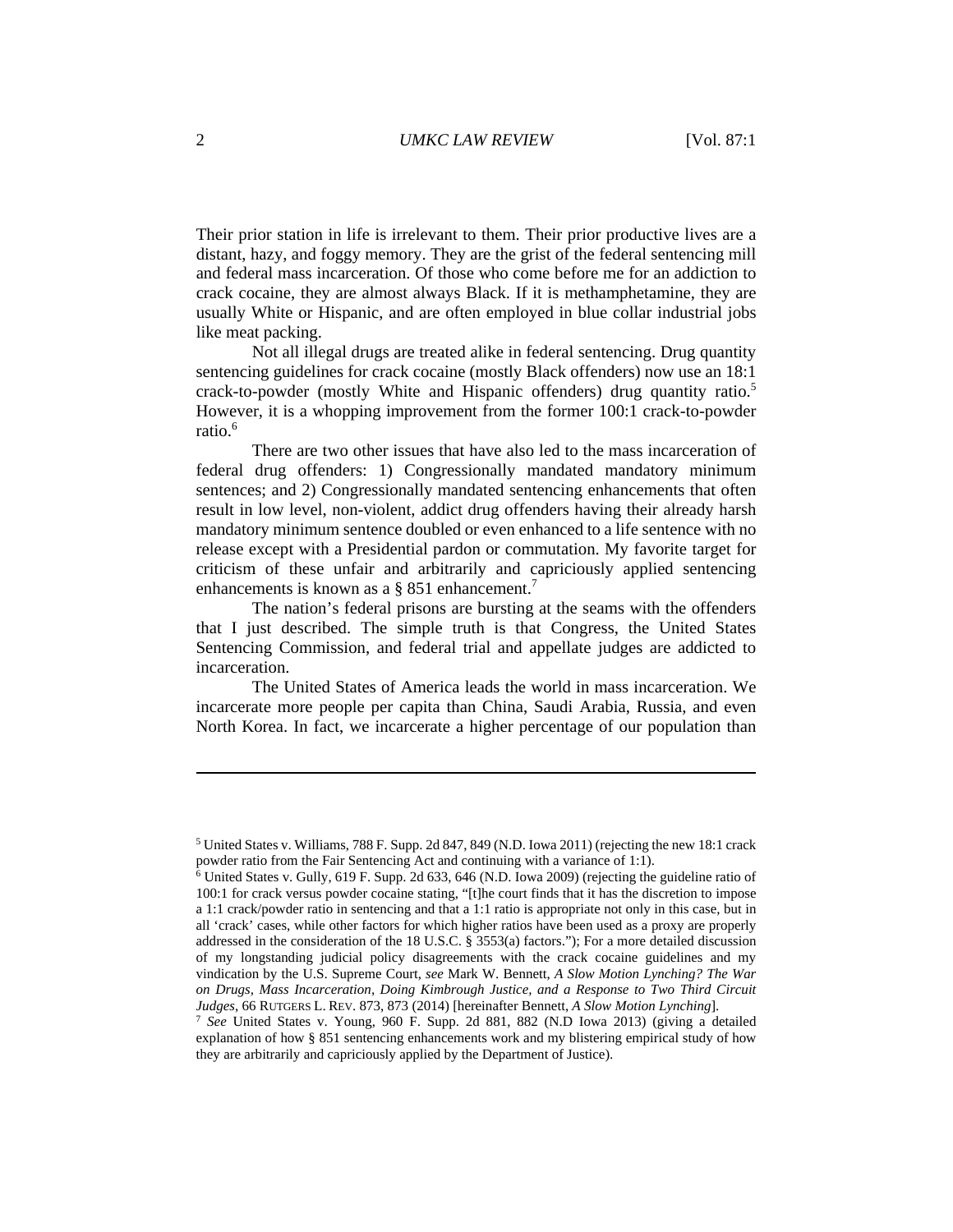any nation on Earth.<sup>8</sup> The majority of those incarcerated are poor and people of color. Sections of most major metropolitan cities have been ravaged by the many effects of mass incarceration: families being ripped apart, a generational cycle of incarceration, inadequate housing, and diminished employment opportunities for felons. The list goes on and on. This mantra has become well known. Less has been written, however, about why federal judges seem to be addicted to incarceration. As the above dictionary definition provides, do federal judges incarcerate such a high percentage of defendants because they are in "the state of being enslaved to habit or practice" or because of a strong and harmful need to regularly do something?

In a prior article on mass incarceration and the role of discretion, my coauthor (a former federal prosecutor and one of the nation's leading critics of federal sentencing and mass incarceration) and I started the piece with this:

"Speaking to the camera in Eugene Jarecki's film, *The House I Live In*, David Simon said, "The drug war is a holocaust in slow motion." Simon, who created the seminal television series about narcotics, *The Wire*, did not use the word "holocaust" casually.

Like most provocative allusions, applying the word "holocaust" to the drug war is part truth and part gross exaggeration. The drug war clearly differs from a holocaust in terms of out-come, certainly: It primarily seeks the imprisonment of millions rather than death. The drug war and a holocaust, though, do share one crucial commonality. Both occur when thousands who work within the system are complicit in something they should know is wrong. Both represent a failure of the moral compass, not only of society as a whole, but of those who exercise their discretion to build and maintain the mechanism of injustice. We write this not only as a societal critique, but also as a confession. As a former federal prosecutor and a sitting federal judge, respectively, we have been among those pulling the levers that operate this cruel machine of mass incarceration." 9

While I will comment on sentencing in areas other than drugs, I focus on methamphetamine and crack because, in the most recent years, over eighty-five percent of the drug sentences I impose are in methamphetamine cases, with most of the rest fifteen percent being crack cases. I started populating the Federal Bureau of Prisons in 1994, the year I was appointed a federal district judge. The number

<sup>8</sup> *Id.* at 880.<br><sup>9</sup> Mark Osler & Mark W. Bennett, *A "Holocaust in Slow Motion?": America's Mass Incarceration and the Role of Discretion,* 7 DEPAUL J. SOC. JUSTICE 117, 118-119 (2014) (footnotes omitted).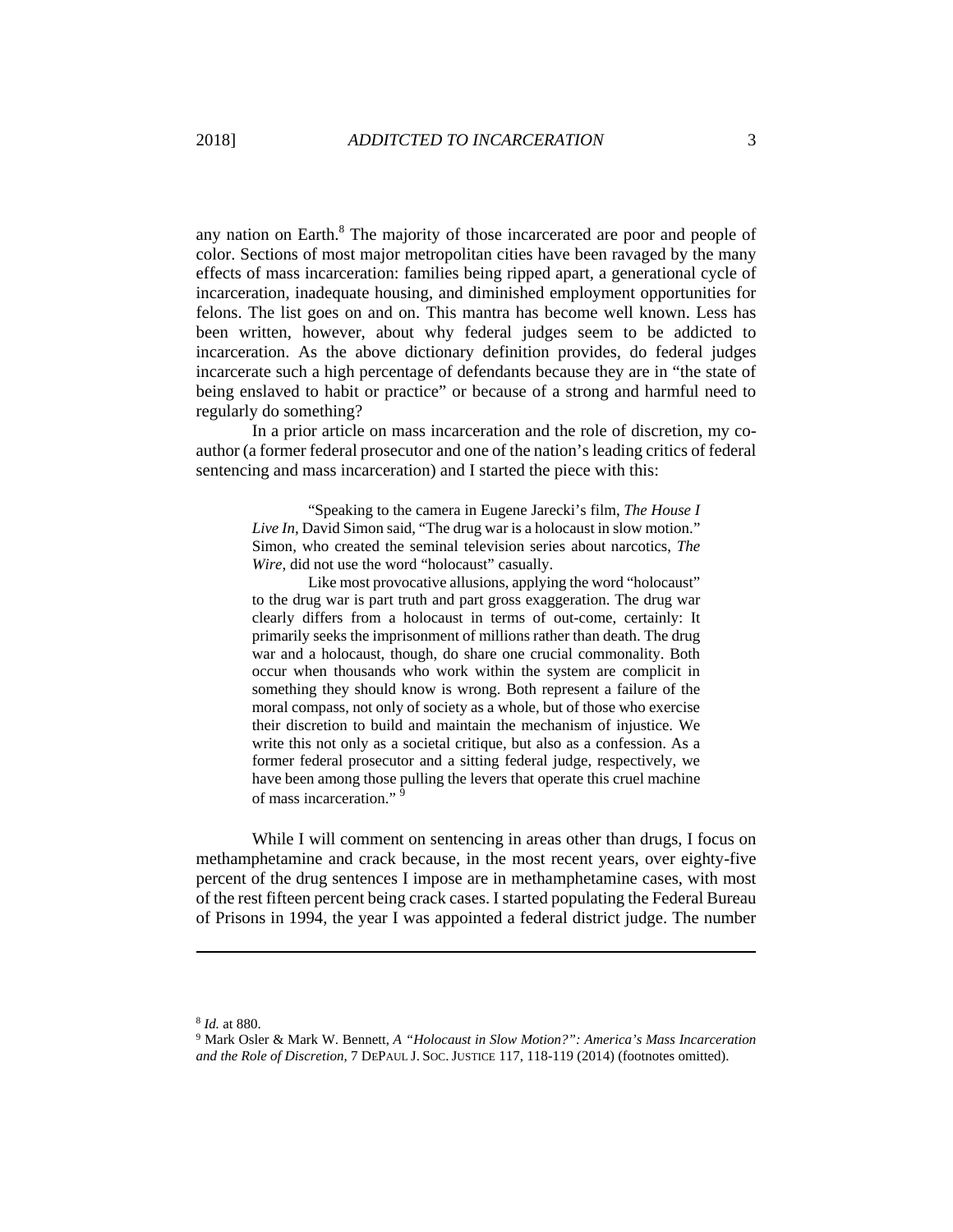one factor that Congress and the United States Sentencing Commission, and therefore, the sentencing guidelines, use to determine a drug offender's "guidelines sentencing range" is drug quantity. The second factor is drug type—with the harshest sentences reserved not for heroin, but rather for methamphetamine and crack. This is true, for example, even if the offender does not know the quantity or even the kind of drugs she is transporting in her vehicle. In my view, based on my experience, drug quantity and drug type are often very misleading proxies for criminal responsibility, and thus the length of federal sentences, especially when the case involves a mandatory minimum.<sup>10</sup> How many readers realize, as explained later in this article, that a person with no prior felony convictions of any kind, but instead with two 40-year-old aggravated marijuana misdemeanor state convictions, incurred at the age of eighteen, with no sentence of jail time but only a small fine, can be sentenced in federal court for possessing 50 grams of methamphetamine (the weight of 10 packages of sugar on the table at your favorite coffee shop) to mandatory life?

The guiding principle of federal sentencing is that a "court shall impose a sentence sufficient, but not greater than necessary, to comply with the purposes" of federal sentencing.11 This simple Congressional mandate has had a very tortured history and is much more complex than at first blush. For instance, this so-called parsimony clause applies only after a federal district judge correctly computes the now-"advisory" guidelines range. There also remains a pervasive myth, especially among federal trial judges, thirty years after the Guidelines have been in effect, that the Guidelines are empirically based.

These themes—the shear brutality of federal sentencing and the addiction of judges to harsh sentences (especially in drug cases); racial disparity in the type and quantity of drugs; mandatory minimums and § 851 sentencing enhancements; and the lack of empirical bases for most guidelines (especially the drug guidelines)—are explored in this article. The final section discusses my increasingly fleeting hope for real, significant federal sentencing reform. Before turning to these issues, however, a brief history of federal sentencing is presented to provide context for where we have been, where we are, and perhaps where we are headed.

<sup>&</sup>lt;sup>10</sup> United States v. Hayes, 948 F. Supp. 2d 1009, 1016 (N.D. Iowa 2013) (Policy disagreement with the methamphetamine guideline, in part because drug quantity is often a poor proxy for criminal responsibility, resulting in an across-the-board reduction of one-third in most methamphetamine cases).

<sup>11 18</sup> U.S.C. §3553(a) (2018).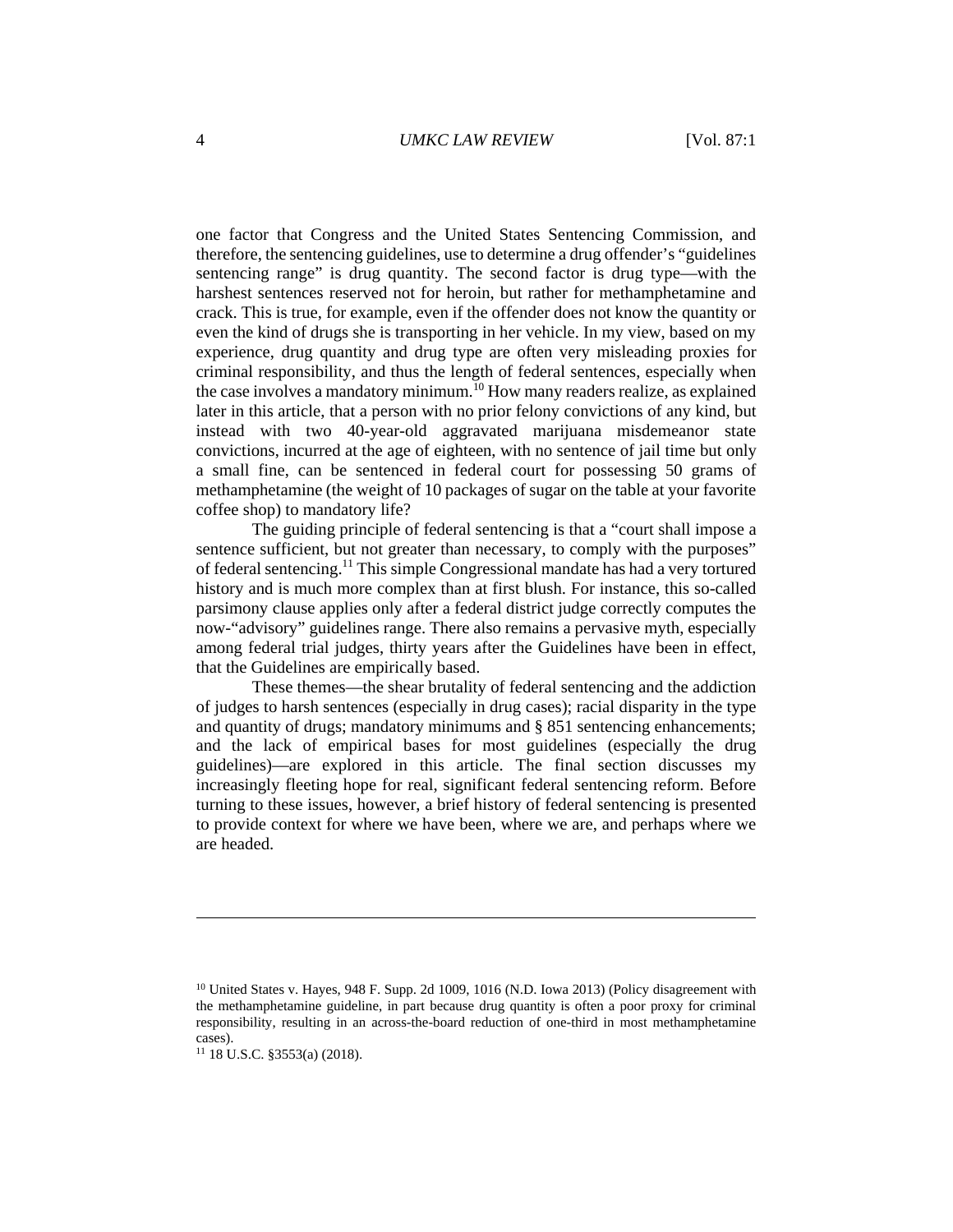#### **II. A BRIEF HISTORY OF FEDERAL SENTENCING**

## **A. Federal Sentencing Before the Guidelines: The Long History of Unfettered Sentencing Discretion**

Before the guidelines . . . federal judges had virtually unlimited discretion to sentence a convicted defendant anywhere within the range created by the statutory maximum and minimum penalties for an offense.<sup>12</sup>

A conversation between a drug defendant and counsel, pre-Guidelines:

Defendant: What would my sentence likely be if I cop a plea?

Counsel: We have a good judge and he will be sympathetic to the fact that you are an addict, have never benefited from drug treatment, are employed, have no prior criminal record, and provided for your family and served in the military. Based on my experience with this judge, I think it likely you will get probation.

Defendant: How soon can I plead?

From the inception of the federal judiciary, federal judges were entrusted by Congress with wide discretion in sentencing.13 Federal judges, in most cases, could sentence anywhere from probation to the statutory maximum sentence and there was little appellate review of the judge's discretion in imposing a sentence.<sup>14</sup> However, criticism of such wide judicial discretion in sentencing, on both sides of the political spectrum, increased by the  $1950$ 's.<sup>15</sup> "Liberal reformers argued that indeterminate sentencing was unsuccessful in terms of rehabilitation, created

<sup>12</sup> Frank O Bowman, III, *The Failure of the Federal Sentencing Guidelines: A Structural Analysis*, 105 COLUM. L. REV. 1315, 1321 (2005). 13 Osler & Bennett, *supra* note 9, at 121; Kate Stith & Steve Y. Koh, *The Politics of Sentencing* 

*Reform: The Legislative History of the Federal Sentencing Guidelines*, 28 WAKE FOREST L. REV.

<sup>223, 225 (1993);</sup> Mistretta v. United States, 488 U.S. 361, 363 (1989). 14 Anjelica Cappellino & John Meringolo, *The Federal Sentencing Guidelines and the Pursuit of Fair and Just Sentences,* 77 ALB. L. REV. 771, 774 (2014). 15 *Id*. at 775 (footnote omitted).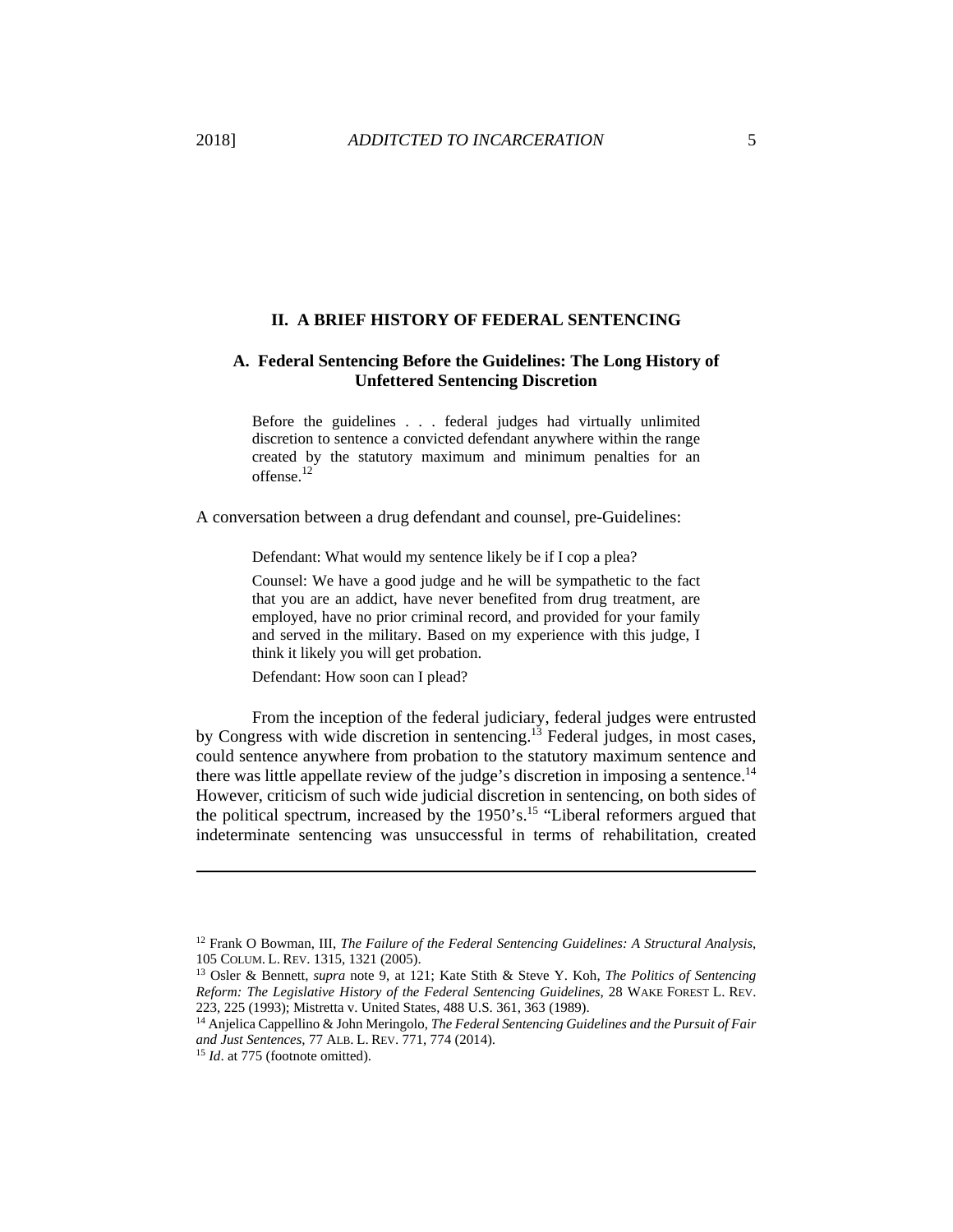anxiety and uncertainty among prisoners due to disparities in sentences for the same crimes, 'and was fundamentally at odds with ideals of equality and the rule of law."<sup>16</sup> Alternatively, the right argued that sentences were too lenient.<sup>17</sup>

Often cited as a spearhead in the sentencing reform movement to restrain unfettered sentencing discretion, Judge Marvin Frankel, of the Southern District of New York, and a former Columbia law professor, published a book: *Criminal*  Sentences: Law without Order.<sup>18</sup> Judge Frankel wrote, "the almost wholly unchecked and sweeping powers we give to judges in the fashioning of sentences are terrifying and intolerable for a society that professes devotion to the rule of law."<sup>19</sup> Judge Frankel argued in his book for an unprecedented administrative agency, a "Commission on Sentencing," with the authority to enact "binding guides" on sentencing courts.<sup>20</sup>

In 1975, Senator Edward M. Kennedy, after hosting a dinner with Judge Frankel and other scholars, decided to sponsor legislation on sentencing reform.<sup>21</sup> It took nearly a decade for a bill to pass, but when it did it had "overwhelmingly strong bipartisan support and marked a new era for federal sentencing."<sup>22</sup>

#### **B. The Sentencing Reform Act of 1984: The Mandatory Guidelines Era**

At or near the root of virtually every serious criticism of the guidelines is the concern that they are too harsh, that federal law requires imposition of prison sentences too often and for terms that are too long.23

A conversation between a drug defendant and counsel, mandatory Guidelines era:

Defendant: What would my sentence likely be if I cop a plea?

Counsel: Your mandatory sentencing guidelines range is 70-87 months.

Defendant: What??? I have no prior criminal record, I have never been sentenced to even one day in jail. I am an addict and have never benefitted from drug treatment. I have maintained my employment

<sup>&</sup>lt;sup>16</sup> *Id.* (footnote omitted).<br><sup>17</sup> *Id.*<br><sup>18</sup> MARVIN E. FRANKEL, CRIMINAL SENTENCES: LAW WITHOUT ORDER (1972).<br><sup>19</sup> *Id.* at 5.<br><sup>20</sup> Stith & Koh, *supra* note 13, at 228.<br><sup>21</sup> *Id.* at 230; For a detailed account of fede leading up to the final passage of the Sentencing Reform Act of 1984, *see id*. at 230-281. 22 Cappellino & Meringolo, *supra* note 14, at 777. 23 Bowman, *supra* note 12, at 1328.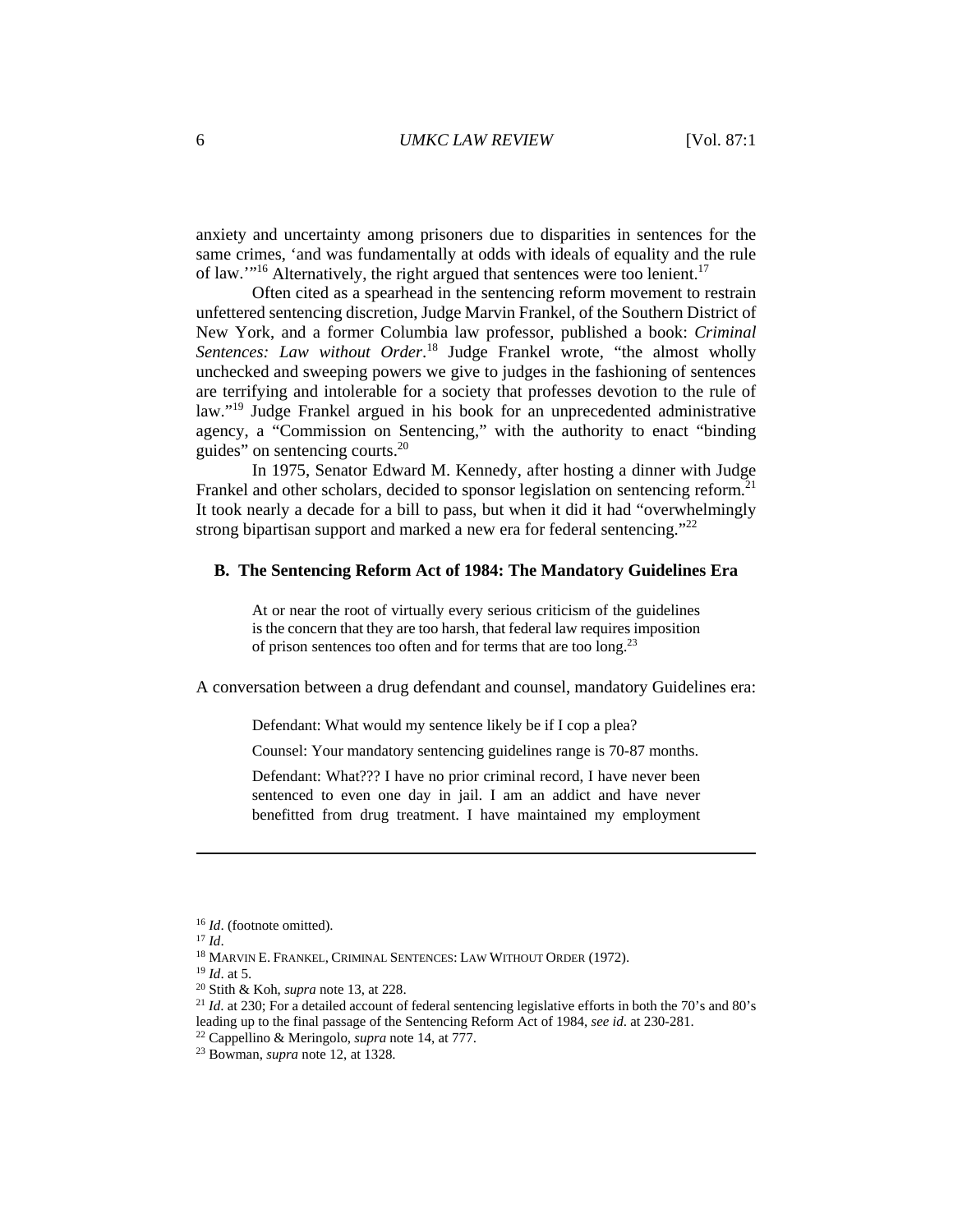despite my addiction and fed and clothed my family. I served our country in two tours of duty in Afghanistan in Operation Enduring Freedom. With all this the judge will give me probation, don't you think?

Counsel: While these factors used to matter, the Guidelines no longer usually consider them, and the judge will not consider them, But, we have a good judge, so based on my experience with him there is good news - he will sentence you to the bottom of the guidelines range of 70 months and likely not go higher.

Defendant: Good news??? You're fuc\*ed!!! I want a real lawyer.

The historically virtually unfettered discretion of federal sentencing judges changed dramatically with the passage of the far-reaching Sentencing Reform Act (SRA) in 1984.<sup>24</sup> The SRA established the United States Sentencing Commission and the creation of mandatory Sentencing Guidelines. Their purpose was to provide alleged "certainty" and "fairness" in sentencing and reduce what Congress believed was "shameful" unwarranted sentencing disparity.<sup>25</sup>

The mandatory Guidelines, effective November 1, 1987, created 258 cells of "grid and bear it" sentencing ranges, which are still in effect and known as the Sentencing Table.<sup>26</sup> Professor Frank O. Bowman III, a widely recognized leading expert and frequently cited scholar of federal sentencing, insightfully observed: "The federal sentencing guidelines are, in a sense, simply a long set of instructions for one chart: the sentencing table."27 This Sentencing Table is the culmination of an extremely complicated, several hundred-page guideline manual turned into a two dimensional grid with forty-three offense levels for criminal conduct down a vertical axis, and six categories of criminal history across a horizontal axis.<sup>28</sup> Each of the 258 cells is formed by the intersection of the two axes and creates 258 sentencing range boxes expressed in months, *e.g.* 262-327.29

In the quest for uniformity in federal sentencing, the Guidelines also brought untold complexity:

> The United States Sentencing Commission's response to Congress' mandate to eliminate sentence disparity is, of course, the sentencing

<sup>&</sup>lt;sup>24</sup> Osler & Bennett, *supra* note 9, at 121.<br>
<sup>25</sup> *Id.*<br>
<sup>26</sup> U.S. SENTENCING GUIDELINES MANUAL ch. 5, pt. A (2017) [hereinafter GUIDELINES MANUAL].<br>
<sup>27</sup> Bowman, *supra* note 12, at 1324.<br>
<sup>28</sup> Brenda L. Tofte, *Booker* 

<sup>&</sup>lt;sup>29</sup> GUIDELINES MANUAL, *supra* note 26, at 262-327, 420.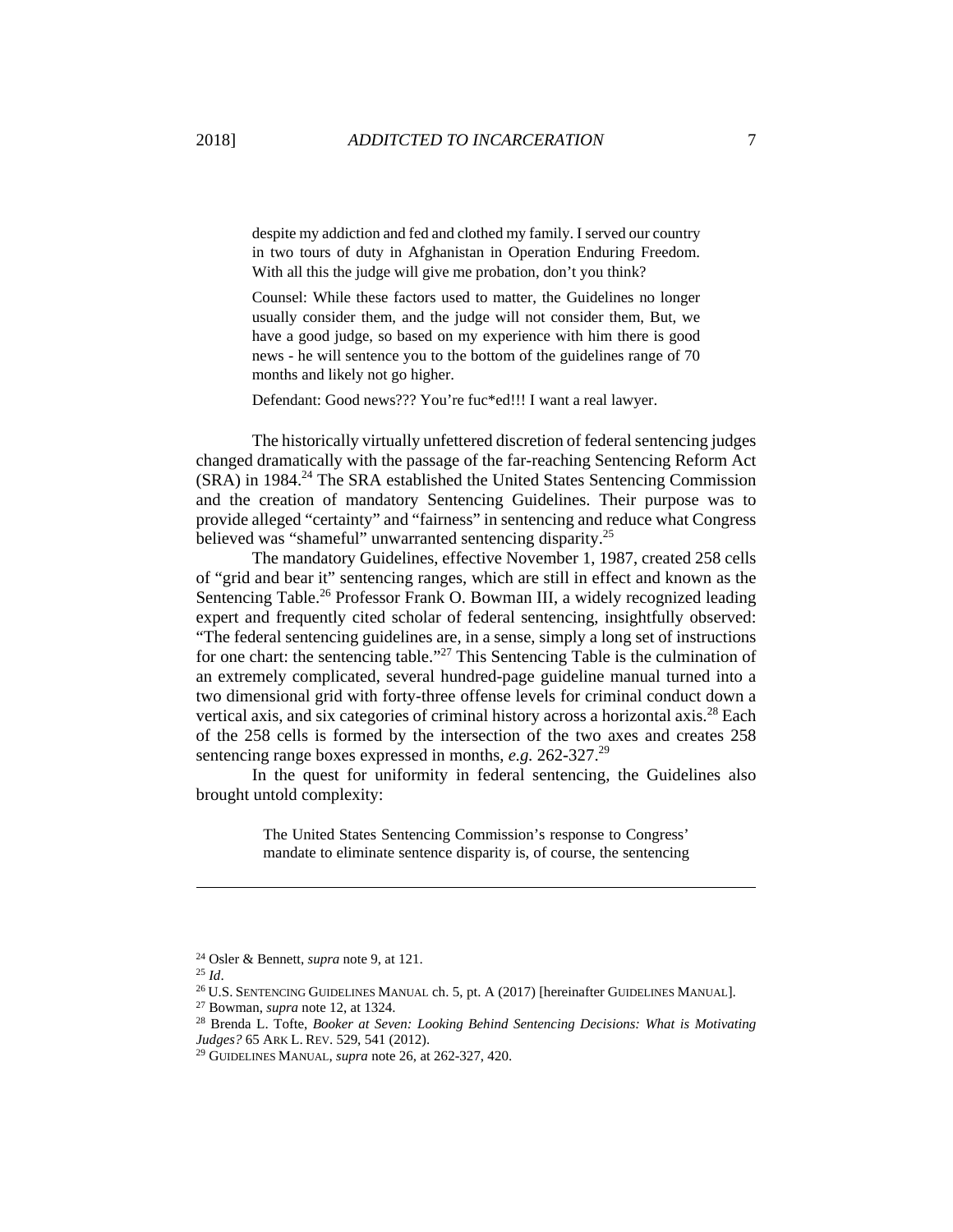guidelines. Undoubtedly, the commission's attempt to anticipate every nuance of criminal conduct for every crime named in the United States Code and elsewhere and to quantify every shade of criminal culpability has brought greater uniformity to criminal sentencing in the federal courts. Whether the complex matrix of presumptions, rules, regulations, and arithmetical formulae that comprise the sentencing guidelines have enhanced or diminished substantial justice in federal court sentencing is another matter.<sup>30</sup>

Over a quarter-century ago, Professor Albert W. Alschuler observed that the symbol of the 70's and 80's sentencing reform movement "was the 258-box federal sentencing grid, which now should be relegated to a place near the Edsel in a museum of twentieth-century bad ideas."<sup>31</sup>

## **C. The Booker Revolution (2005) and Advisory Guidelines**

A conversation between a drug defendant and counsel, advisory Guidelines era:

Defendant: What would my sentence likely be if I cop a plea?

Counsel: Your advisory sentencing guidelines range is 70-87 months.

Defendant: What??? I have no prior criminal record, I have never been sentenced to even one day in jail. I am an addict, and have never benefitted from drug treatment. I have maintained my employment despite my addiction and fed and clothed my family. I served our country in two tours of duty in Afghanistan in Operation Enduring Freedom. With all this the judge will give me probation, don't you think?

Counsel: We will present evidence on all the mitigating factors you just mentioned – we have been able to do this since the *Booker* decision in 2005. The mitigating factors are very strong. We have a good judge, so based on my experience with him there is good news – he likely will grant our motion for a downward variance.

Defendant: What does that mean? A fancy way of saying probation, I hope.

<sup>30</sup> United States v. Barnes, 910 F.2d 1342, 1346 (6th Cir. 1990) (Ryan, J., concurring). 31 Albert W. Alschuler, *The Failure of Sentencing Guidelines: A Plea for Less Aggregation*, 58 U. CHI. L. REV. 901, 850 (1991).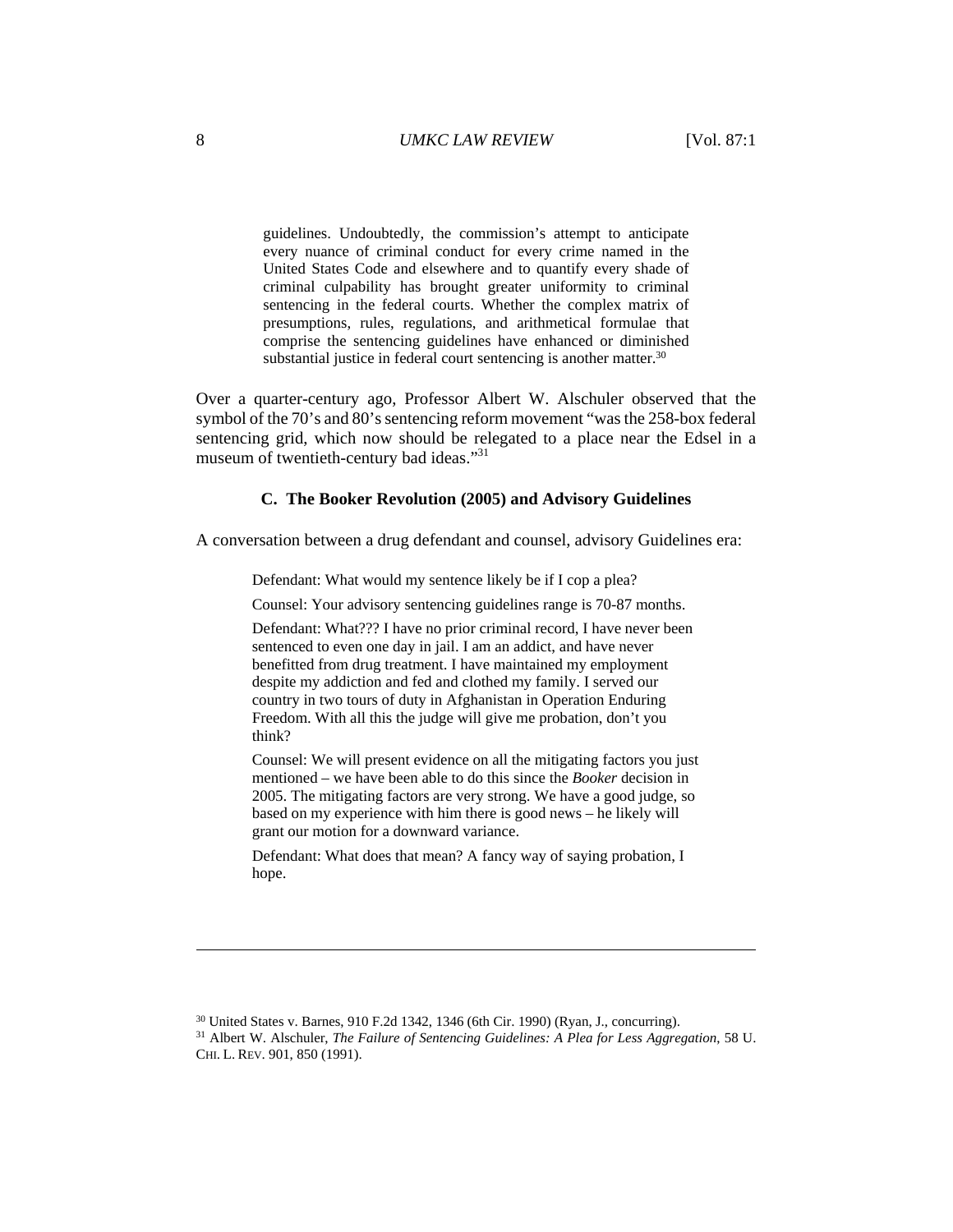Counsel: No, it means he can consider all the mitigating factors you just listed and go below the bottom of the guidelines range. I think he will do a large downward variance, but probation is very unlikely.

Defendant: What if you are wrong and he doesn't vary downward?

Counsel: You're fuc\*ed.

In 2005, the U.S. Supreme Court decided the landmark case of *United*  States v. Booker.<sup>32</sup> Booker was revolutionary in declaring the mandatory Guidelines unconstitutional because they allowed federal judges to enhance sentences using facts not reviewed by juries, in violation of the Sixth Amendment right to trial by jury.<sup>33</sup> However, by excising the mandatory nature of the Guidelines and rendering them "effectively advisory," the Sixth Amendment was not implicated.<sup>34</sup>

The focus was now broadened to include statutory sentencing factors contained within 18 U.S.C. § 3553(a), which include, *inter alia*: "the nature and circumstances of the offense and the history and characteristics of the defendant"; "the need for the sentence imposed," including "to reflect the seriousness of the offense, to promote respect for the law, and to provide just punishment for the offense"; "to afford adequate deterrence to criminal conduct"; "to protect the public from further crimes of the defendant"; and "to provide the defendant with needed educational or vocational training, medical care, or other correctional treatment in the most effective manner."

Thus, as I have previously written, "in the arc of just twenty years, federal sentencing has gone from virtually unlimited sentencing discretion, to virtually no sentencing discretion, back to sentencing discretion that emphasizes the 'reasonableness of the sentence imposed."<sup>35</sup>

Yet, the post-*Booker* sentencing catastrophe remains in full force. *Booker* did nothing to alleviate the major cause of federal mass incarceration: mandatory minimums and their first cousin, § 851 drug sentencing enhancements.

 $32$  543 U.S. 220 (2005).<br> $33$  *Id.* at 231-32.

<sup>&</sup>lt;sup>34</sup> *Id.* at 233. *S*<sup>35</sup> Bennett, *A Slow Motion Lynching, supra* note 6, at 878.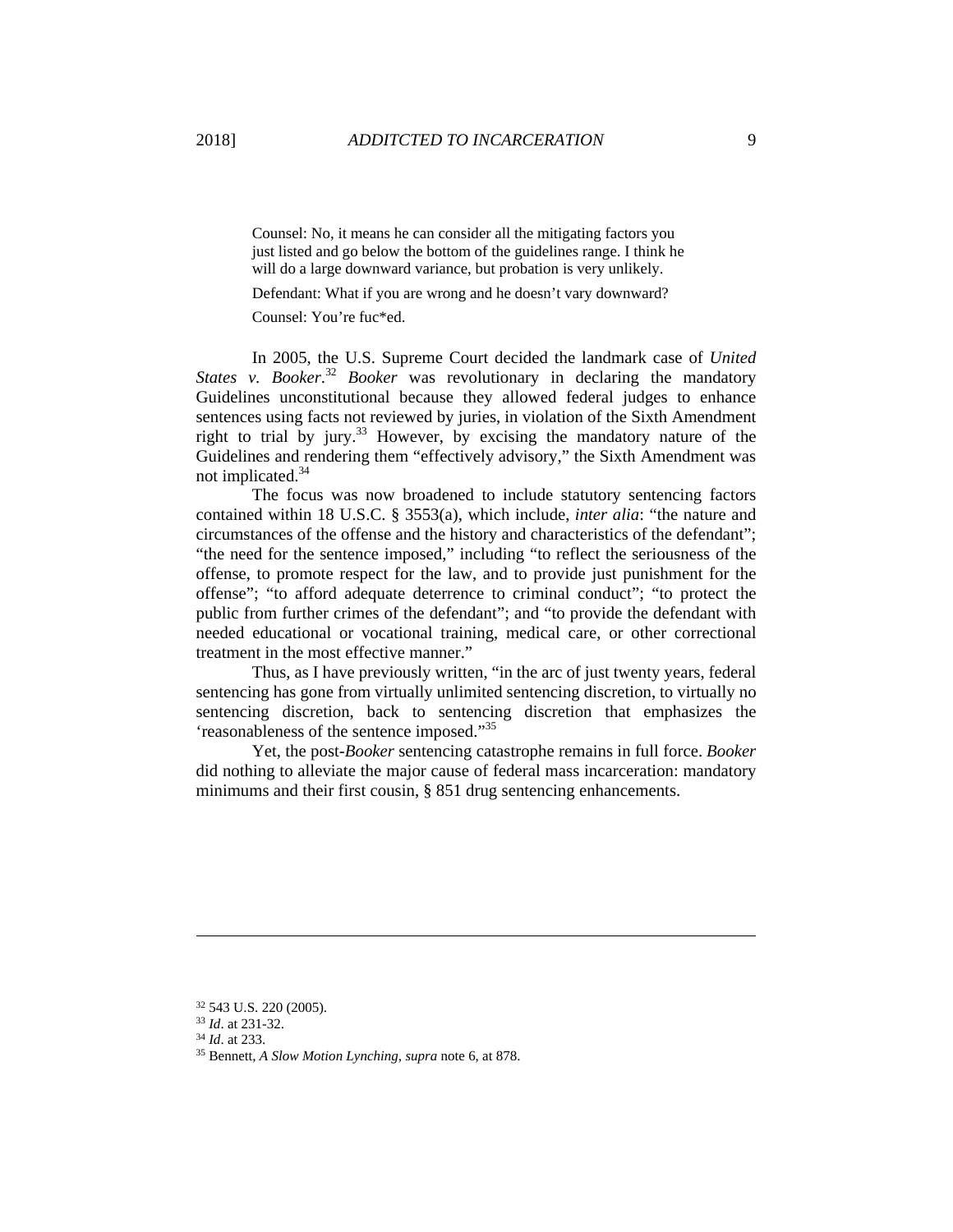## **II. MANDATORY MINIMUMS AND § 851 SENTENCING ENHANCEMENTS**

[M]andatory minimum sentences in drug cases distort the sentencing process and mandate unjust sentences. In the substantial percentage of cases in which they apply, they produce a sentencing regime that is worse than the one the Sentencing Reform Act of 1984 was enacted to replace….

Most importantly, too many nonviolent, low-level, substanceabusing defendants… "lose their claim to a future"—to borrow a phrase from Attorney General Eric H. Holder, Jr.—because lengthy mandatory prison terms sweep reasonable, innovative, and promising alternatives to incarceration off the table at sentencing.36

## **A. A Brief History of Federal Mandatory Minimum Penalties in Drug Cases**

It is true that mandatory minimum penalties have been part of the Nation's federal criminal law since the original passage of the first federal series of criminal offenses in the 1790 Crimes Act.<sup>37</sup> The 1790 Crimes Act, which created only twenty-three crimes, imposed mandatory death for seven offenses: "treason, murder, three offenses relating to piracy, forgery of a public security of the United States, and the rescue of a person convicted of a capital crime."<sup>38</sup> However, they looked nothing like the most commonly used mandatory minimums in today's federal criminal law.39

It was not until 1951 that Congress imposed a two-year mandatory minimum sentence in drug crimes for violating the Narcotic Drugs Import and Export Act.<sup>40</sup> This "revers[ed] its prior policy of disfavoring mandatory minimum penalties."<sup>41</sup> However, this shift in policy was short-lived, as mandatory minimum penalties for drug crimes became widely unpopular and the Nixon administration proposed—and Congress enacted in 1970—sweeping new drug legislation "which repealed nearly all mandatory minimum penalties for drug offenses."<sup>42</sup>

<sup>36</sup> U.S. v. Dossie, 851 F. Supp. 2d 478 (E.D.N.Y. 2012).

<sup>&</sup>lt;sup>37</sup> Act of Apr. 30, 1790, ch. IX, 1 Stat. 112.<br><sup>38</sup> Id.

<sup>&</sup>lt;sup>39</sup> For a more detailed discussion of the history on mandatory minimum penalties in the United States, *see* U.S. SENT'G COMM'N, REPORT TO THE CONGRESS: MANDATORY MINIMUM PENALTIES IN THE FEDERAL CRIMINAL JUSTICE SYSTEM, CH. 2, 7-36 (2011) [hereinafter REPORT (2011)].<br><sup>40</sup> *See* Pub. L. No. 82-255, 42 Stat. 596, 767 (1951). <sup>41</sup> U.S. SENT'G COMM'N AN OVERVIEW OF MANDATORY MINIMUM PENALTIES IN THE FEDERAL

CRIMINAL JUSTICE SYSTEM, 11 (2017) [hereinafter REPORT (2017)]. 42 REPORT (2011), *supra* note 39, at 22.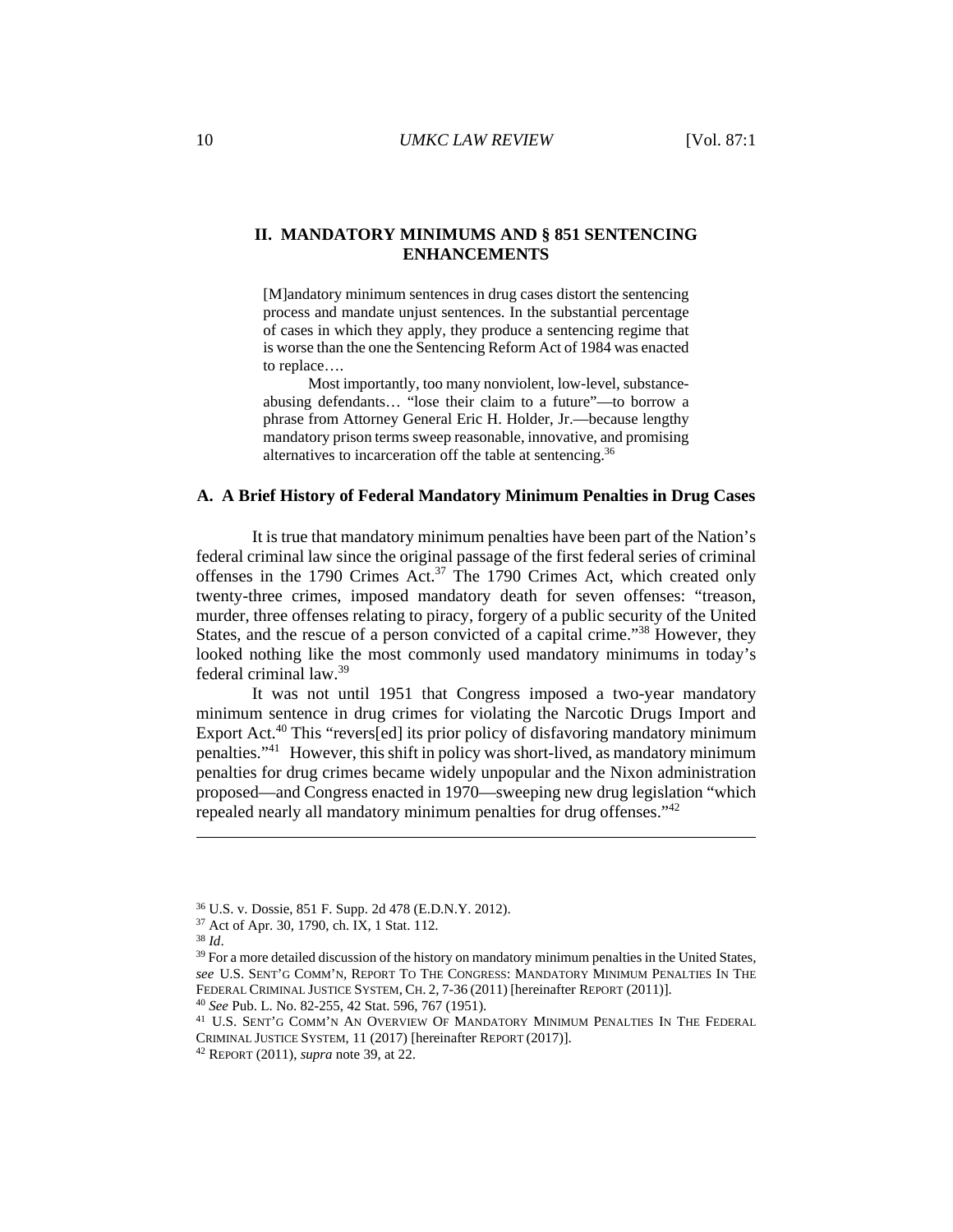This Congressional dislike of mandatory minimum penalties for drug crimes was, again, short-lived. With lightning speed, Congress passed the Anti-Drug Abuse Act of 1986 ("ADAA"), establishing the comprehensive mandatory minimum penalties that are still with us today.<sup>43</sup>

## **B. The Latest U.S. Sentencing Commission Data**

As bone-crushingly severe as federal guidelines drug sentences are, I find that § 851 sentencing enhancements and mandatory minimum sentences are equally perverse culprits of unfair sentencing and federal mass incarceration. As of September 30, 2016, 49.1% of federal inmates were incarcerated for drug offenses.44 As of the same date, 72.3% of drug offenders in federal prisons "were convicted of an offense carrying a mandatory minimum penalty, and more than half (50.4%) remained subject to that penalty at sentencing."<sup>45</sup> Indeed, in fiscal year 2016, 52.8% of offenders convicted of federal drug offenses carrying mandatory minimums faced a mandatory minimum of ten years or more.<sup>46</sup> This jumped to nearly 60% for offenders convicted of methamphetamine offenses.<sup>47</sup>

From 1995 to 2016, Black offenders in federal prisons were convicted of offenses carrying mandatory minimum penalties more frequently than any other race.<sup>48</sup> As of fiscal year 2016, 62.7% of Black offenders were convicted of an offense carrying mandatory minimum penalties.49 There has been a slight but steady decline in this statistic since  $2010$  when it reached 69.4%.<sup>50</sup>

## **C. Mandatory Minimum Sentencing in Federal Drug Crimes**

<sup>43</sup> REPORT (2017), *supra* note 41, at 11 (Congress expanded the reach of these drug mandatory minimum penalties to drug conspiracies "thereby broadening the scope of mandatory minimum penalties to include virtually all offenders in drug trafficking organizations."). 44 U.S. SENT'G COMM'N MANDATORY MINIMUM PENALTIES FOR DRUG OFFENSES IN THE FEDERAL

CRIMINAL JUSTICE SYSTEM, 4 (2017).<br><sup>45</sup> *Id.* 46 *Id.* 46 *Id.* 46 *Id.* 46 *Id.* 47 *Id.* at Appendix G, 136 (recognizing that 54.6% of methamphetamine offenders were convicted of 47 *Id.* at Appendix G, 136 (recognizing

an offense carrying a drug mandatory minimum penalty in fiscal year 2016). 48 REPORT (2017), *supra* note 41, at 52. 49 *Id*. at 52-53. 50 *Id*. at 53.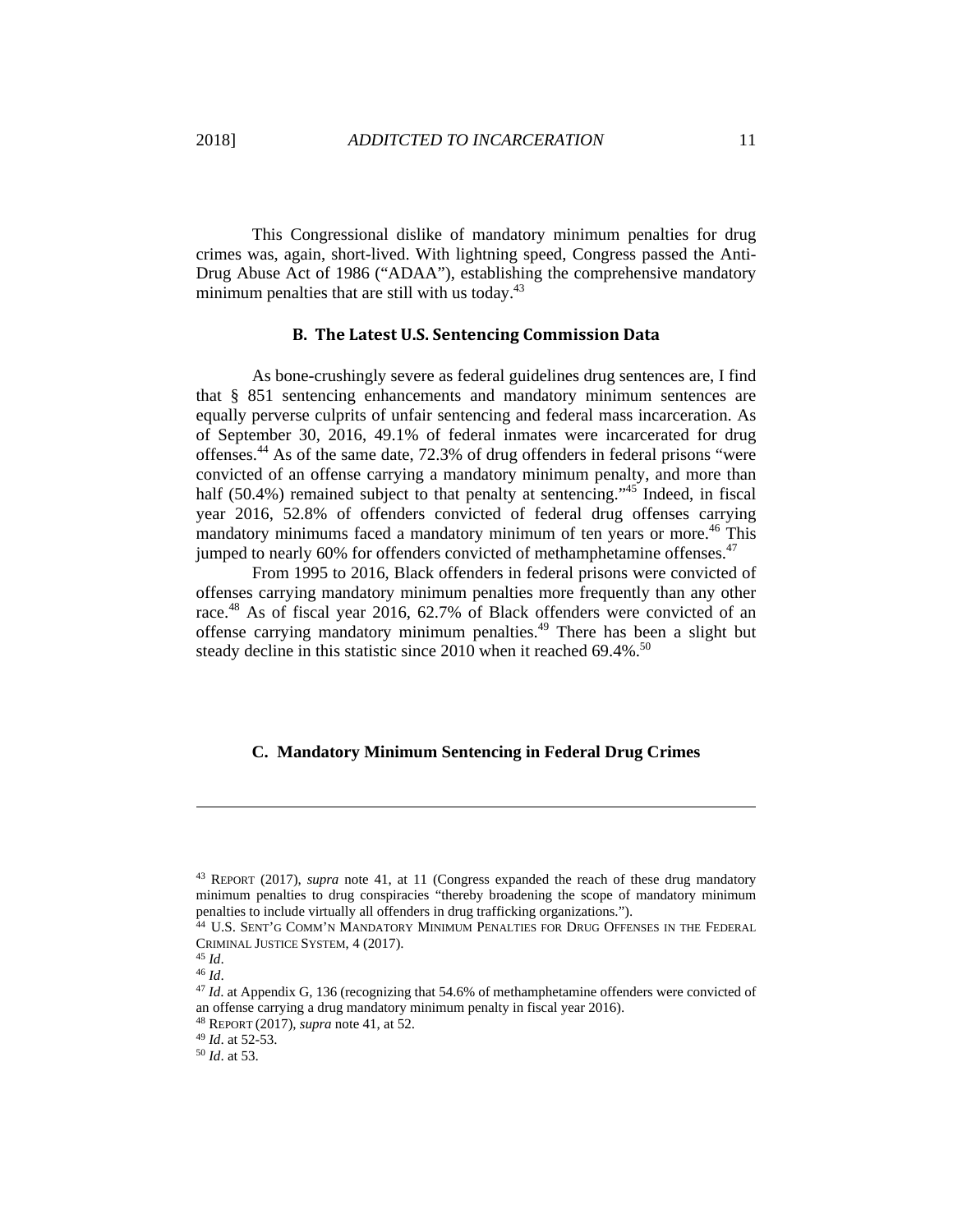The missing piece in the post-*Booke*r analysis is the handcuffing role of mandatory minimum sentencing laws.<sup>51</sup>

## **1. The Current Status of Mandatory Minimum Penalties**

After the passage of the SRA in 1984 (creating the U.S. Sentencing Commission and mandating sentencing guidelines), but before the guidelines were promulgated by the newly formed Commission and went into effect in 1987, Congress stampeded through its chambers and onto President Reagan's desk for signing, the Anti-Drug Abuse Act of 1986 ("ADAA").<sup>52</sup> The ADAA created mandatory minimum sentences based solely on drug quantity and the type of drug.<sup>53</sup> Professor Bowman has written that the ADAA—even more than the guidelines—was responsible for the "mushrooming number of federal prisoners and the increased severity of their sentences."<sup>54</sup> After nearly a quarter century of sentencing more than 1000 low level, non-violent drug addicts to lengthy mandatory minimum sentences, many for possession of very small amounts of methamphetamine or crack cocaine (five grams is the approximant equivalent of a package of sugar), I have come to believe that the ADAA is the worst, most arbitrary piece of legislation ever passed by Congress. It has inflicted more damage on the poor, people of color, our Nation's inner cities, and has destroyed untold numbers of families and helped perpetuate the school-to-prison pipeline, than any other single event.

The ADAA is arbitrary because, before it passed, Congress did not have a single shred of scientific, pharmacological, or other evidence to support any of the drug quantities for any of the various drug mandatory minimums. While there is a plethora of examples, here is just one: under the ADDA, it takes only five grams of pure methamphetamine to trigger a five-year mandatory minimum, yet it takes 100 grams of heroin to trigger the same mandatory minimum.<sup>55</sup> How dare Congress engage in such arbitrary legislative nonsense.

As shocking as these numbers are from the U.S. Sentencing Commission, they are the lowest in recent history due to the significant charging policy changes

<sup>51</sup> Jelani Jefferson Exum, *A Commentary on Judicial Discretion, Mandatory Minimums*, *and Sentencing Reform, 28 FED. SEN. R. 209, 209 (2018). S2 Alan Dahl, <i>Eric Holder's Recent Curtailment of Mandatory Minimum Sentencing, Its Implications,* 

*and Prospects for Effective Reform*, 29 BYU J. PUB. L 271, 273 (2014) ("The crack epidemic and the shocking death of Len Bias led to the expedited passage of the Anti-Drug Abuse Act of 1986."). 53 Anti-Drug Abuse Act of 1986, Pub. L. No. 99-570, 100 Stat. 3207 (codified at 21 U.S.C. §§ 801-

<sup>802, 841).</sup> 

<sup>54</sup> Bowman, *supra* note 12 at 1329. 55 REPORT (2017), *supra* note 41, at 11 (citing 18 U.S.C. § 841).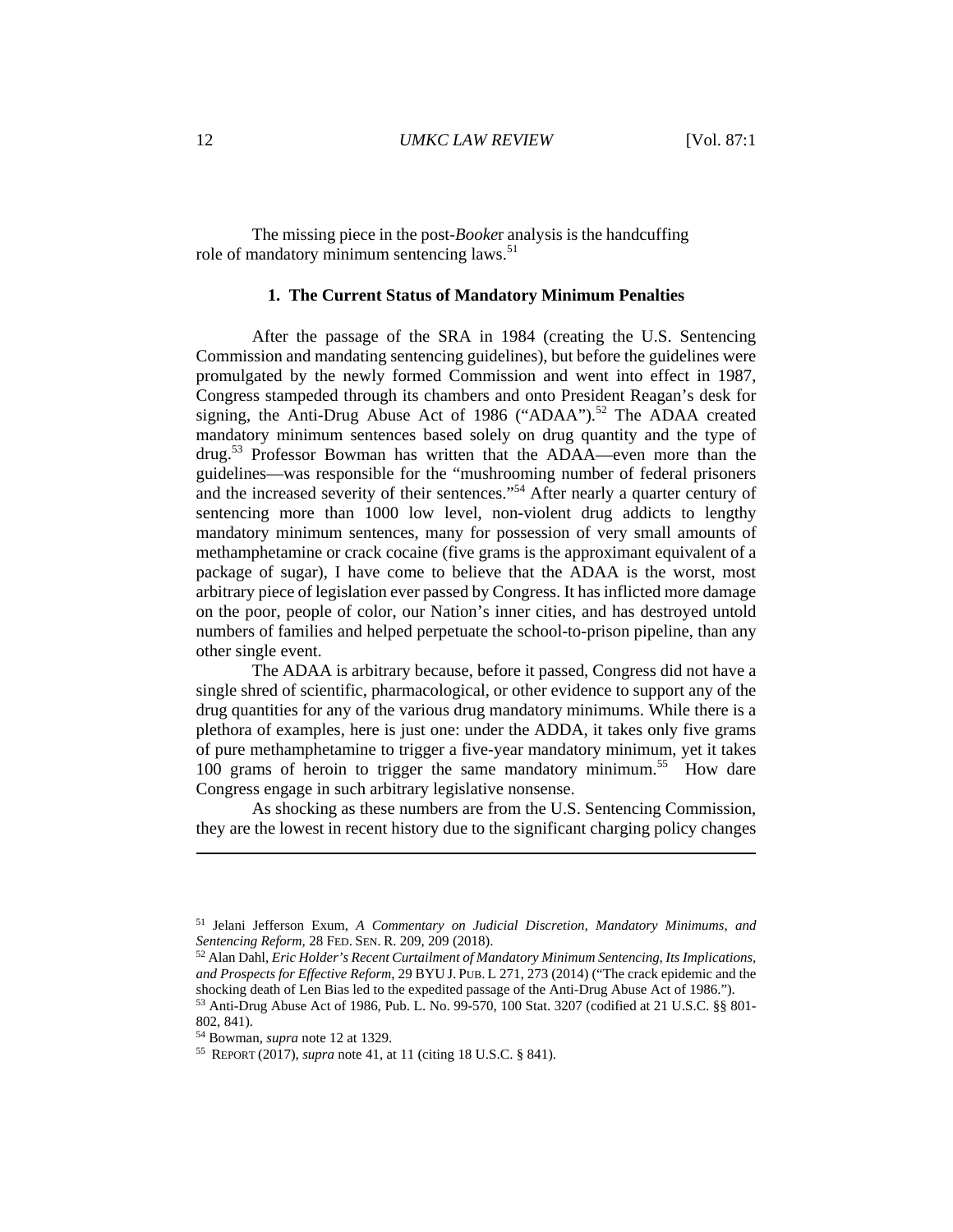first initiated in 2010 by President Obama's then-Attorney General Eric Holder.<sup>56</sup> The "Holder Memorandum," as it became known, allowed federal prosecutors to make individualized decisions to "ensure that the charges fit the specific circumstances of the case," and no longer required them to charge a mandatory minimum.<sup>57</sup> The Holder Memorandum was further refined on August 12, 2013, when Attorney General Holder "announced that it was time to 'refine our charging policy regarding mandatory minimums for certain nonviolent, low-level drug offenders.'"58 The 2013 Holder Memorandum provided that federal prosecutors "should decline to charge the quantity necessary to trigger a mandatory minimum sentence if the defendant meets" the four requirements of the Memorandum.<sup>59</sup>

Unfortunately, these modest changes in charging federal mandatory minimums did not last long. On May 10, 2017, President Trump's Attorney General, Jeffery Beauregard Sessions III, rolled back the reforms in the Holder Memorandum in his own Sessions Memorandum noting the "core principle that prosecutors should charge and pursue the most serious, readily provable offense . . . [and] [b]y definition, the most serious offenses are those that carry the most substantial guideline sentences, including mandatory minimums."<sup>60</sup>

The Session Memorandum specifically stated that the Holder Memorandum's positions on charging mandatory minimums and § 851 sentencing enhancements were immediately rescinded.<sup>61</sup> Former Attorney General Holder quickly responded that Attorney General Session's new policy was "unwise and ill-informed" and "this reversal is driven by voices who have not only been discredited but until now have been relegated to the fringes of this debate.<sup> $562$ </sup>

<sup>&</sup>lt;sup>56</sup> *Id.*, at 23-24.<br><sup>57</sup> *Id.*<br><sup>58</sup> Dahl, *supra* note 52, at 271.<br><sup>59</sup> U.S. DEPT. OF JUSTICE, Attorney General Eric Holder, Memorandum, Department Policy on Charging Mandatory Minimum Sentences and Recidivist Enhancements in Certain Drug Cases (August 12, 2013) (the four requirements were: 1) no violence or threat of violence, no serious physical injury or death, use of a weapon or trafficking to minors; 2) no significant ties to large-scale drug trafficking; 3) the defendant was not an organizer, leader, manager or supervisor in drug activity;

and 4) the defendant did not have a significant criminal history.); *Id*.<br><sup>60</sup> U.S. DEP'T. OF JUSTICE, Attorney General Jeff Sessions, Memorandum: Department Charging and Sentencing Policy (May 10, 2017), *available at*: https://www.justice.gov/opa/pressrelease/file/965896/download.<br><sup>61</sup> Id. at note 1.

<sup>&</sup>lt;sup>62</sup> Rebecca R. Ruiz, Attorney General Orders Tougher Sentences, Rolling Back Obama Policy, N.Y. TIMES, May 12, 2017, https://www.nytimes.com/2017/05/12/us/politics/attorney-general-jeffsessions-drug-offenses-penalties.html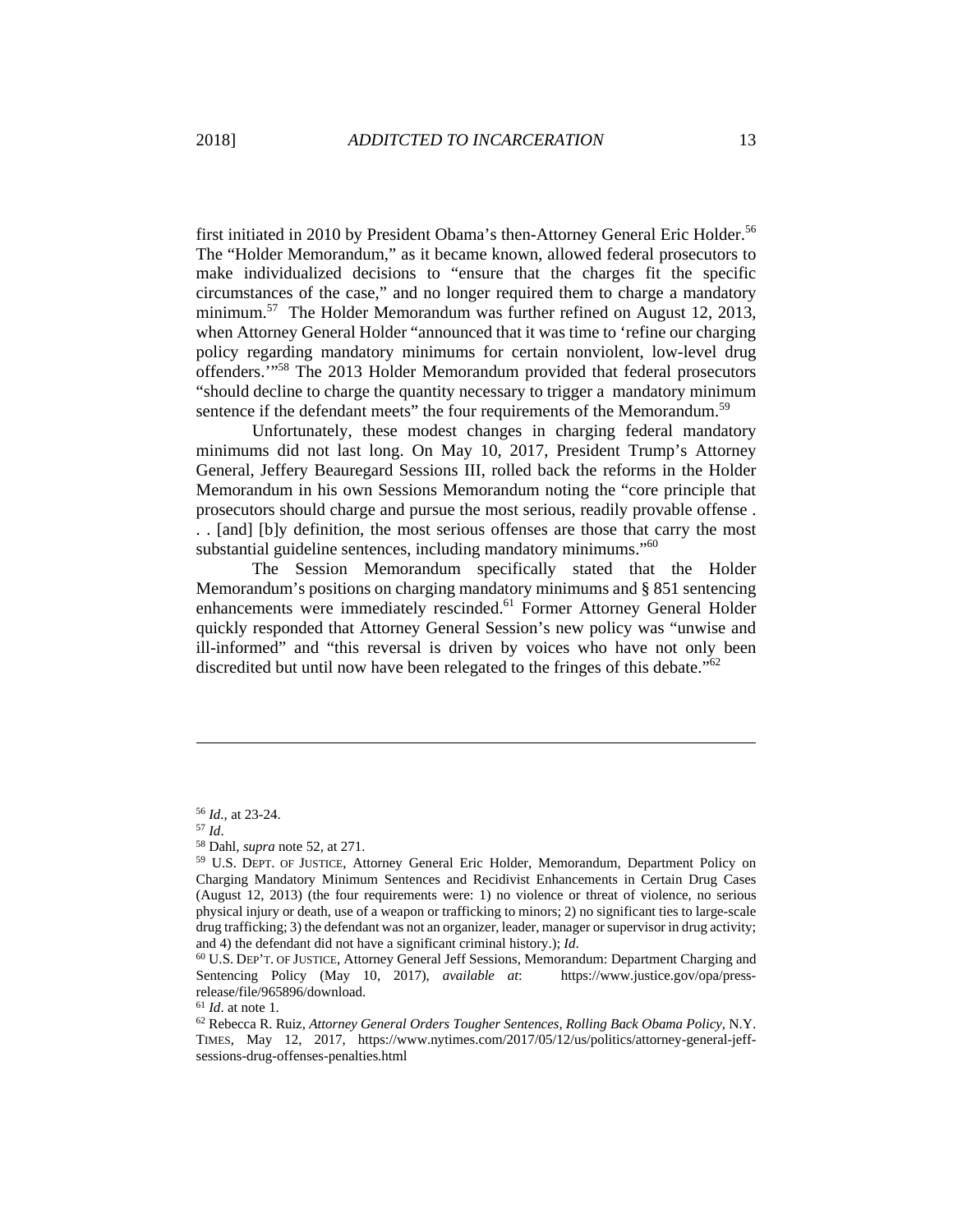## **2. Relief from Mandatory Minimum Penalties in Drug Sentencing**

No discussion of mandatory minimums would be complete without mentioning the two ways an offender subject to a drug mandatory minimum penalty may avoid it: 1) the so-called "safety valve"; and/or 2) cooperating with the prosecution by providing "substantial assistance."

The safety valve was created by 18 U.S.C. § 3553(f). It provides that defendants who meet the following requirements may be sentenced without regard to the mandatory minimum: no more than one criminal history point, no violence or threat of violence in the offense, no possession of a firearm or dangerous weapon, the offense did not involve serious injury or death, the defendant was not an organizer, leader, manager, or supervisor in the offense, and prior to sentencing truthfully provided the prosecution with all information related to the offense or offenses.63 Practically speaking, Black offenders are less likely to qualify for the safety valve than White or Hispanic offenders because Black offenders are less likely to be in Criminal History I.<sup>64</sup>

The second way to obtain relief from a mandatory minimum sentence is for a defendant to cooperate with the prosecution in the investigation or prosecution of another and hope the prosecution moves the court for a "substantial assistance" reduction. However, a substantial assistance motion can only be made by the prosecution, with neither the sentencing judge nor the defense lawyer having any ability to make the motion.<sup>65</sup>

In fiscal year 2016, 61.3% of offenders who were subject to mandatory minimum penalties at sentencing did not obtain relief from them.<sup>66</sup> Of those that did, 18.8% obtained a substantial assistance departure, 14.3% received the safety valve, and  $5.5\%$  received both.<sup>67</sup> In fiscal year 2016, offenders sentenced pursuant to a mandatory minimum penalty received an average sentence of 138 months,

<sup>63 18</sup> U.S.C. § 3553(f) (2010) (Defendants who are safety-valve-eligible also receive a two-level decrease in their guidelines calculation, pursuant to USSG § 2D1.1).

<sup>&</sup>lt;sup>64</sup> REPORT (2017), *supra* note 41, at 40-41.<br><sup>65</sup> 18 U.S.C. § 3553(e) (2010) (enacted as part of the ADAA); FED. R. CRIM. P. 35(b) (2009) (under specific requirements in the rule, provides a motion can also be made, only by the prosecution, postsentencing, to allow the sentencing judge to reduce the sentence without regard to the mandatory minimum. The guidelines, USSG §  $5K1.1$ , also allow for a substantial assistance motion made in the sole discretion of the prosecution so that the sentencing judge can sentence below the bottom of the guidelines range, but without the additional  $\S$  3553(e) motion, may not go below the mandatory minimum).

<sup>66</sup> REPORT (2017), *supra* note 41, at 39. 67 *Id*.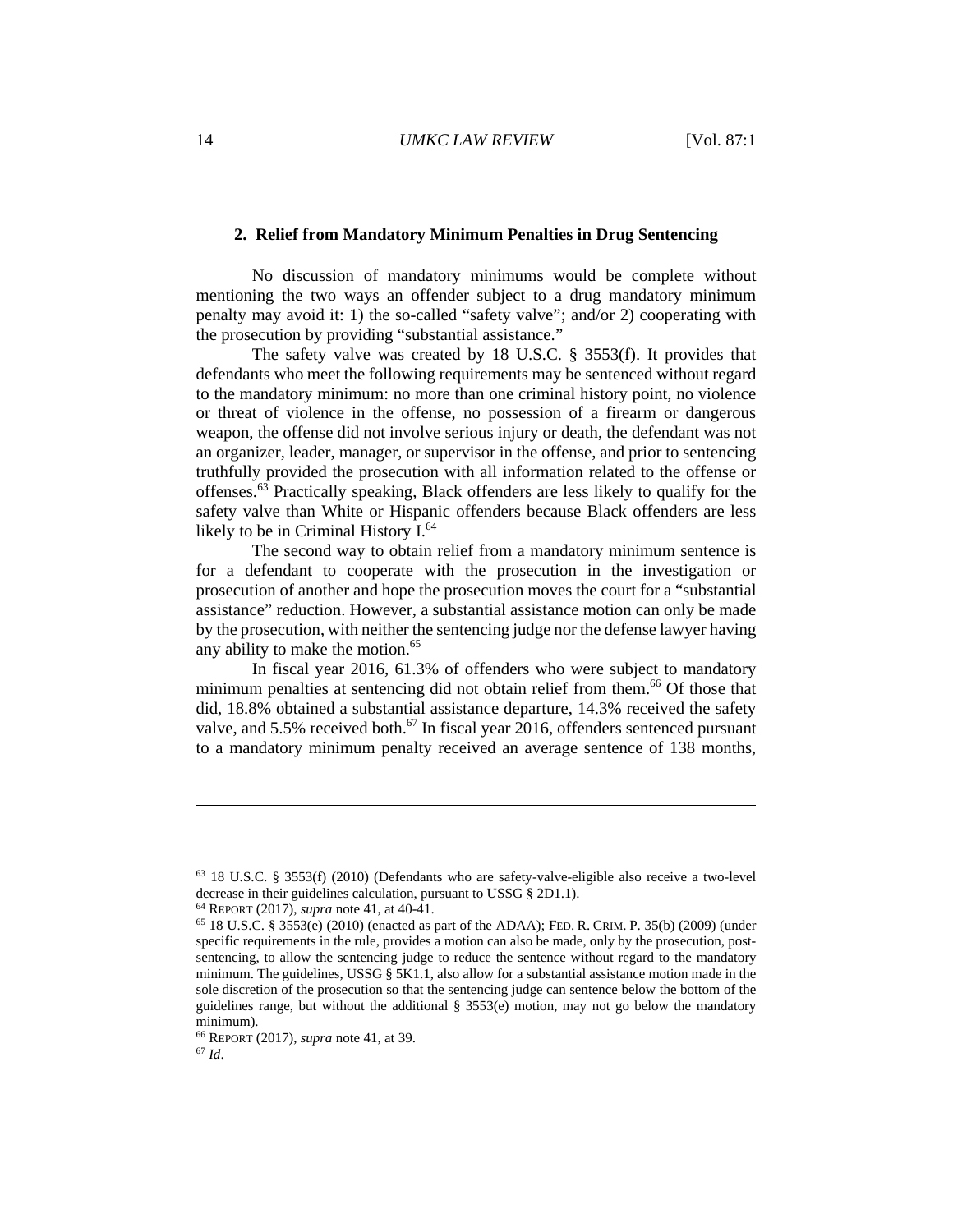more than twice the average of sixty-seven months for offenders who received relief from a mandatory minimum penalty.<sup>68</sup>

## **D. The Current Status of § 851 Sentencing Enhancements in Federal Drug Crimes**

I reserve my harshest criticisms for the arbitrary and capricious infliction of the grossly excessive drug punishments created by § 851 sentencing enhancements.<sup>69</sup> Pursuant to the federal drug penalty mandatory minimums set forth in 21 U.S.C. § 841(b)(1)(A), if a defendant is subject to a ten-year mandatory minimum sentence but has a prior "felony drug conviction," the mandatory minimum is doubled to twenty years, and if there are two prior "felony drug convictions," the mandatory minimum is life.<sup>70</sup> In the federal system, life means life because there is no parole. Even more alarming is that the definition of the term "felony drug conviction" adopted by Congress is a sham. In effect and under the congressional definition, the drug sentencing enhancements apply to a defendant who does not actually have a prior felony drug conviction. This is because definition applies to state court misdemeanor convictions where the defendant could have been sentenced to at least a year and a day but actually received probation, never spending a day in jail, rather simply paying a small  $fine.<sup>71</sup>$ 

Moreover, unlike criminal history scoring for guidelines purposes, it does not matter how old the conviction is—it could be 40 or more years old. Here is an example I used in *United States v. Young* that unequivocally demonstrates just one of the many arbitrary and capricious features of § 851 sentencing enhancements:

> For example, take two low-level drug addict co-defendants who…pled guilty to and were sentenced for the same conspiracy to manufacture a small amount (as little as five grams) of homemade methamphetamine, made from cough medication purchased at a local drug store. One was non-violent; the other had a long history of violence. They were both fifty years old and lived next to each other, and both worked the night shift at a local manufacturing plant. Bob had a thirty-year-old prior aggravated misdemeanor conviction in

<sup>68</sup> *Id.* at 44. 69 21 U.S.C. § 851 (1970).

 $70$  21 U.S.C. § 841(b)(1)(B) (1970) (Lower drug quantity cases charged under 21 U.S.C. § 841(b)(1)(B) that trigger a five-year mandatory minimum are doubled to ten years by  $\S$  851 sentencing enhancements).

<sup>71</sup> United States v. Young, 960 F. Supp. 2d 881, 885 (N.D. 2013) (Bennett, J.).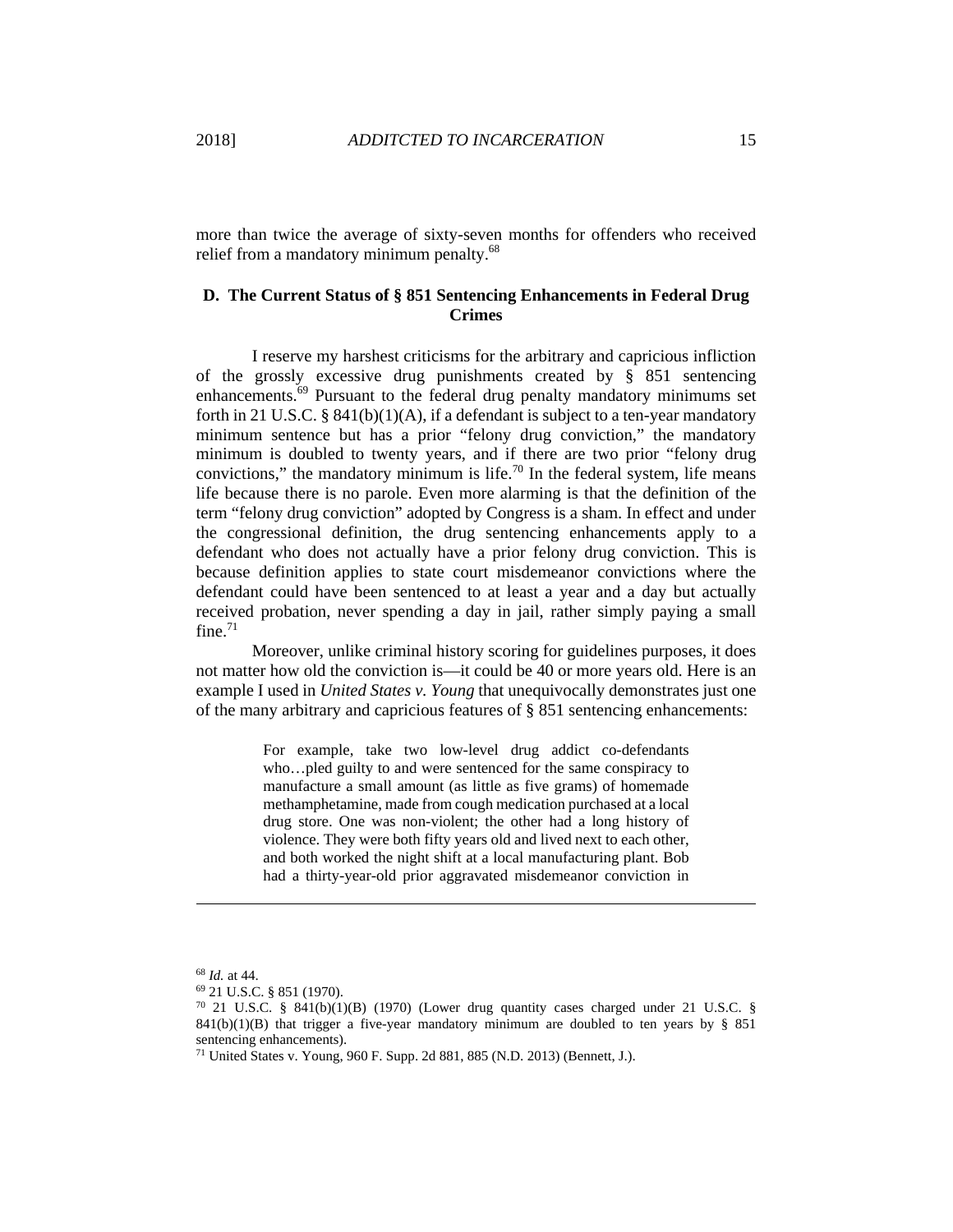Iowa for possession of a small amount of marijuana. In 1993, he paid a \$100 fine, was given probation, never served a day in jail, and successfully completed his short term of probation. He had no other prior convictions. His co-defendant, John, had one prior armed robbery conviction in 2000, served an eight-year prison sentence, and violated his parole on several occasions before he was discharged in 2011. John also had four assault convictions before his armed robbery conviction. John would likely have received a mandatory minimum five-year sentence, but because Bob's prior misdemeanor drug conviction is a predicate to a § 851 enhancement, and John's prior robbery and assault convictions are not, Bob would likely have received, at a minimum, the mandatory minimum sentence of ten years in a district where § 851 enhancements were routine. This was justice? Indeed, a major drug trafficker in federal court would not receive a recidivist enhancement with a prior state court murder conviction, but a low-level drug addict would receive such an enhancement with a prior qualifying state court misdemeanor drug conviction. This was justice?72

Additionally, the exclusive and unreviewable decision to drop the hammer of § 851 sentencing enhancements lies with federal prosecutors. And, as I wrote in *Young*, "[t]hese decisions are shrouded in such complete secrecy they make the proceedings of the former English Court of Star Chamber appear to be a model of criminal justice transparency."73 Federal prosecutors are never required to disclose to the offender, defense counsel, the sentencing judge, the appellate courts, or the public, why they did or did not seek a § 851 sentencing enhancement. In my nearly quarter century of sentencing federal drug offenders, neither I nor our district's career probation officers nor the criminal defense counsel that appear before me have ever been able to determine any consistent pattern or policy as to why § 851 sentencing enhancements are sought or not.<sup>74</sup> I suggest this is because the Department of Justice lacks not only an important objective national policy on the application of such enhancements, but also an oversight and review method, let alone empirical analysis, to ensure even modest consistency in the application of § 851 sentencing enhancements.

The only available data on § 851 sentencing enhancements comes from the U.S. Sentencing Commission's 2011 report to Congress on mandatory

<sup>72</sup> *Id*. at 891–92 (footnote omitted). 73 *Id*. at 883. 74 *Id*. at 887-88.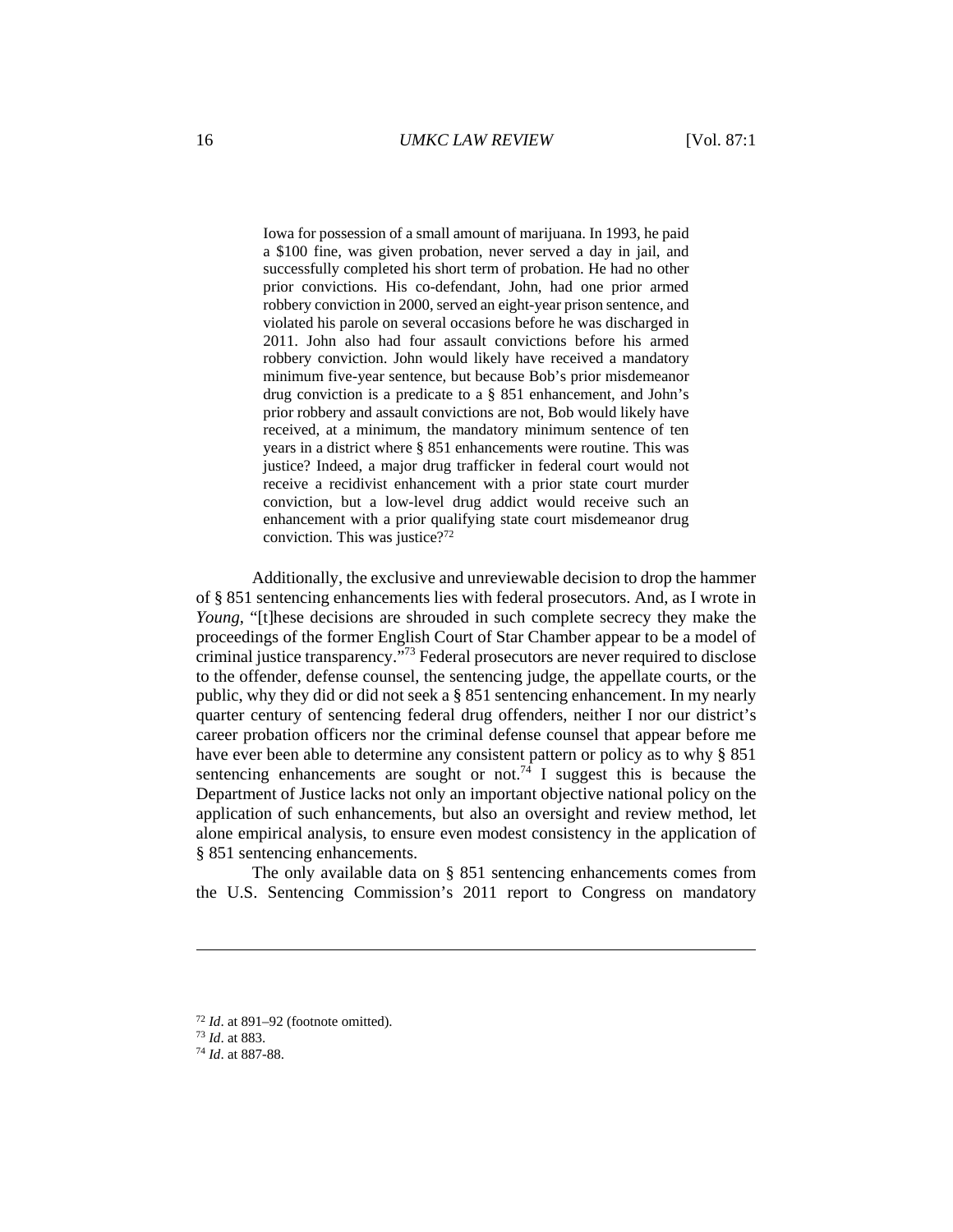minimum penalties.<sup>75</sup> Because this report did not contain the raw data, I requested it from the Commission. They quickly supplied it and "I then re-analyzed and reformatted the raw data in several significant ways that go far beyond the Commission's analysis."76 This revealed shocking truths about the bizarre, irrational, and unwarranted application of § 851 sentencing enhancements nationwide.

I found shocking and massive disparities in the application of these enhancements between districts in the same states, in neighboring districts across state lines, in intra-circuit districts, and in districts across the circuits.<sup>77</sup> I labeled this the "Wheel of Misfortune" after the popular game show Wheel of Fortune.<sup>78</sup> For example, a defendant eligible for a § 851 sentencing enhancement in the Northern District of Iowa was 2,531.95% more likely to have their sentence enhanced than a defendant in the District of Nebraska (which I can see out the window of my chambers in the Northern District of Iowa.)<sup>79</sup> This is not an anomaly. A defendant eligible for a §851 sentencing enhancement in the Northern District of Iowa was 1,981.25% more likely to have their sentence enhanced than a defendant in the District of South Dakota,<sup>80</sup> which is less than two miles from my chambers in the Northern District of Iowa.

Other examples of gross disparities are abundant. A defendant in the Eastern District of Tennessee was 3,994% more likely to have their sentence at least doubled with a § 851 sentencing enhancement than in their sister district in the Western District of Tennessee.<sup>81</sup> A defendant in the Northen District of Georgia was 2,470% more likely to have their sentence at least doubled with a sentencing enhancement under § 851 than in their sister district in the Middle District of Georgia.82 Additional examples of this massive disparity from the Commission data are boundless.<sup>83</sup> But it's not just Draconian mandatory minimums and  $§851$ enhancements that have lead us down the path of mass incarceration. It's also the pervasive myth of empirically-based federal sentencing guidelines.

## **IV. The Myth of Empirical Sentencing Guidelines**

<sup>&</sup>lt;sup>75</sup> REPORT (2011), *supra* note 39, at 252-261.<br><sup>76</sup> Young, 960 F. Supp. 2d at 893.<br><sup>77</sup> Id. at 893-932.<br><sup>78</sup> Id. at 889-90.<br><sup>79</sup> Id. at 899.<br><sup>80</sup> Id. at 902.<br><sup>81</sup> Id. at 902.<br><sup>82</sup> Id. at 884-902, 910-30.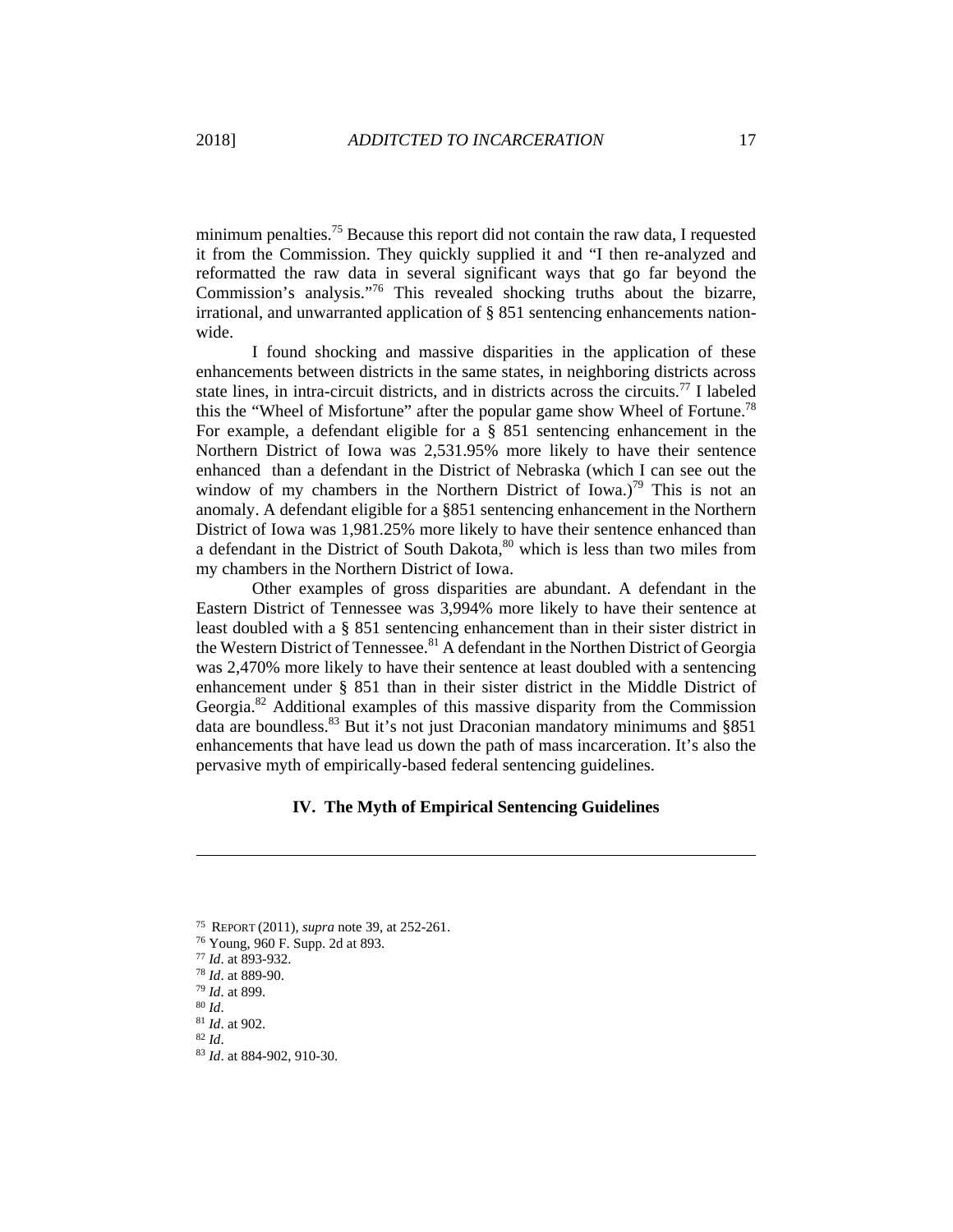Perhaps the greatest contemporary myth in the criminal justice system is that the federal sentencing guidelines are empirically based. This myth has been carefully and continuously perpetrated by the U.S. Sentencing Commission in official and unofficial public statements, training materials fornew federal judges (including in my own in 1994), and statements in official Commission reports and in numerous annual Guideline Manuals.<sup>84</sup> This mantra of empirical basis for the guidelines is repeated so often by so many that it is no wonder that, with respect, I am willing to bet that most of my colleagues on the federal trial bench actually believe it. In my opinion, even the Supreme Court has been duped by the myth, writing: "In the main, the Commission developed Guidelines sentences using an empirical approach based on data about past sentencing practices, including 10,000 presentence investigation reports."<sup>85</sup> The only authority the Supreme Court cites for this proposition is, not surprisingly, the Commission itself.<sup>86</sup>

But the original guidelines *cannot* be empirically based because while the commission's staff farmed the data necessary for an empirical approach, nearly 50% of the sentences in those 10,000 cases received probation, and the Commission ignored this critical fact and has never explained why it did so, thus hijacking any notion that any such empirical basis exists for the original guidelines.87 As U.S. District Judge Lynn Adelman, a noted expert on federal sentencing, and his co-author have written: "[I]n determining preguideline sentencing practice, the Commission arbitrarily excluded sentences of probation. This decision significantly skewed the data relating to past practices because approximately fifty percent of the defendants in the preguideline era received sentences of probation."88

In my view, the myth of empirical guidelines is a major reason for sentences that are too long, too guideline-centric, and why the guidelines have a much stronger gravitational pull for most judges than they should have.<sup>89</sup>

<sup>85</sup> Kimbrough, 552 U.S. at 96.<br><sup>86</sup> *Id.* 

<sup>84</sup> Osler & Bennett, *supra* note 9, at 137-45 (numerous citations therein. In Kimbrough v. United States 552 U.S. 85, 96 (2007), the Supreme Court recognized that none of the drug guidelines originally drafted by the Commission were based on an empirical approach).

<sup>&</sup>lt;sup>87</sup> Osler & Bennett, *supra* note 9, at 141.<br><sup>88</sup> Lynn Adelman & Jon Deitrich, *Improving the Guidelines Through Critical Evaluation: An Important New role for District Courts*, 57 DRAKE L. REV. 575, 578 (2009) (footnotes omitted). 89 *See* Bennett, *A Slow Motion Lynching*, *supra* note 6, at 904-08. Another important reason that

judges unwittingly give too much weight to the guidelines is the universally powerful effect of the cognitive anchoring bias. For a detailed discussion of the cognitive anchoring bias in guideline federal sentencing see Mark W. Bennett, *Confronting Cognitive "Anchoring Effect" and "Blind Spot" Biases in Federal Sentencing*: *A Modest Solution for Reforming a Fundamental Flaw*, 104 J. CRIM. L. & CRIMINOLOGY 489 (2014).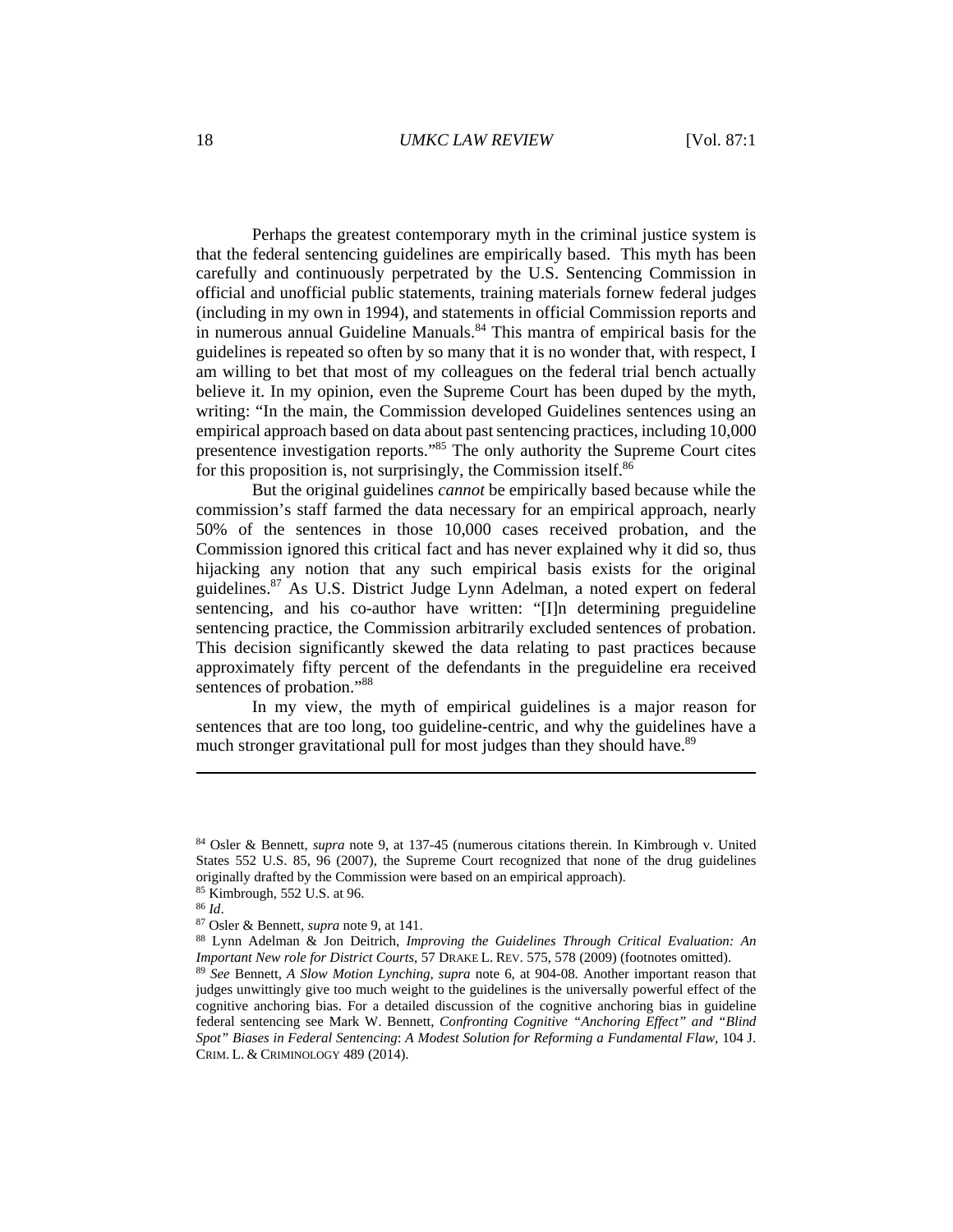The existence and pervasiveness of this myth makes federal sentencing reform imperative. As former federal judge and renowned sentencing expert, John Gleeson, wrote in *United States v. Diaz*, empirical data was gathered but "had no role in the formulation of the Guidelines ranges for drug trafficking offenses."<sup>90</sup> So not only were the guideline ranges in drug cases substantially ratcheted up from prior sentencing, but they were also tied to the mandatory minimum sentences in the ADAA.91 This resulted in treating low-level, non-violent, addict drug offenders as if they were kingpins, leaders, or managers of large-scale drug enterprises. As retired Judge Gleeson has written, in fiscal year 2011 roughly seven percent of drug offenders in federal court were kingpins, leaders, or managers. Yet "the vast majority of federal drug offenders who are neither managers nor leaders are subjected to the harsh sentencing scheme that Congress intended only for those who occupy such roles."<sup>92</sup>

The lack of empirical basis for the guidelines is not just reflected in drug cases but in virtually all areas of federal sentencing. I have published nearly a dozen sentencing opinions with policy disagreements with the federal guidelines, and in virtually every case, prior to disagreeing with the guideline in question, and largely for lack of empirical basis, I invited the Department of Justice to offer empirical evidence in support of the specific guideline at issue.<sup>93</sup> Not once has the government chosen to do so. This is true for crack, methamphetamine, cocaine, child pornography, firearm, anti-trust, and fraud offenses, to name a few.

Perhaps the greatest consensus among federal trial judges about the lack of empirical data to support a guideline is the fraud guideline.<sup>94</sup> The fraud

 $\overline{a}$ 

## methamphetamine mixture in the Guidelines. The prosecution chose not to do so.").

<sup>90</sup> United States v. Diaz, No. 11-CR-00821-2 (JG), 2013 WL 322243, at \*4 (E.D.N.Y. Jan. 28, 2013). 91 *Id*. at 6. 92 *Id*.

<sup>93</sup> *See, e.g.*, United States v. Nawanna, 2018 WL 2021350, at \*5 (N.D Iowa. May 1, 2018) (Varying downward based upon Sentencing Guideline differing treatment between methamphetamine mixture and actual (pure) methamphetamine or "ice") ("In an email prior to setting the briefing schedule on the drug purity issue, I gave the prosecution the opportunity to present any evidence that it wanted to support an empirical basis for the difference in treatment between ice and a

<sup>94</sup> *See generally*, Mark W. Bennett, Justin D. Levinson, & Koichi Hioki, *Judging Federal White-Collar Fraud Sentencing; An Empirical Study Revealing the Need for Further Reform*, 102 IOWA L. REV. 939 (2017).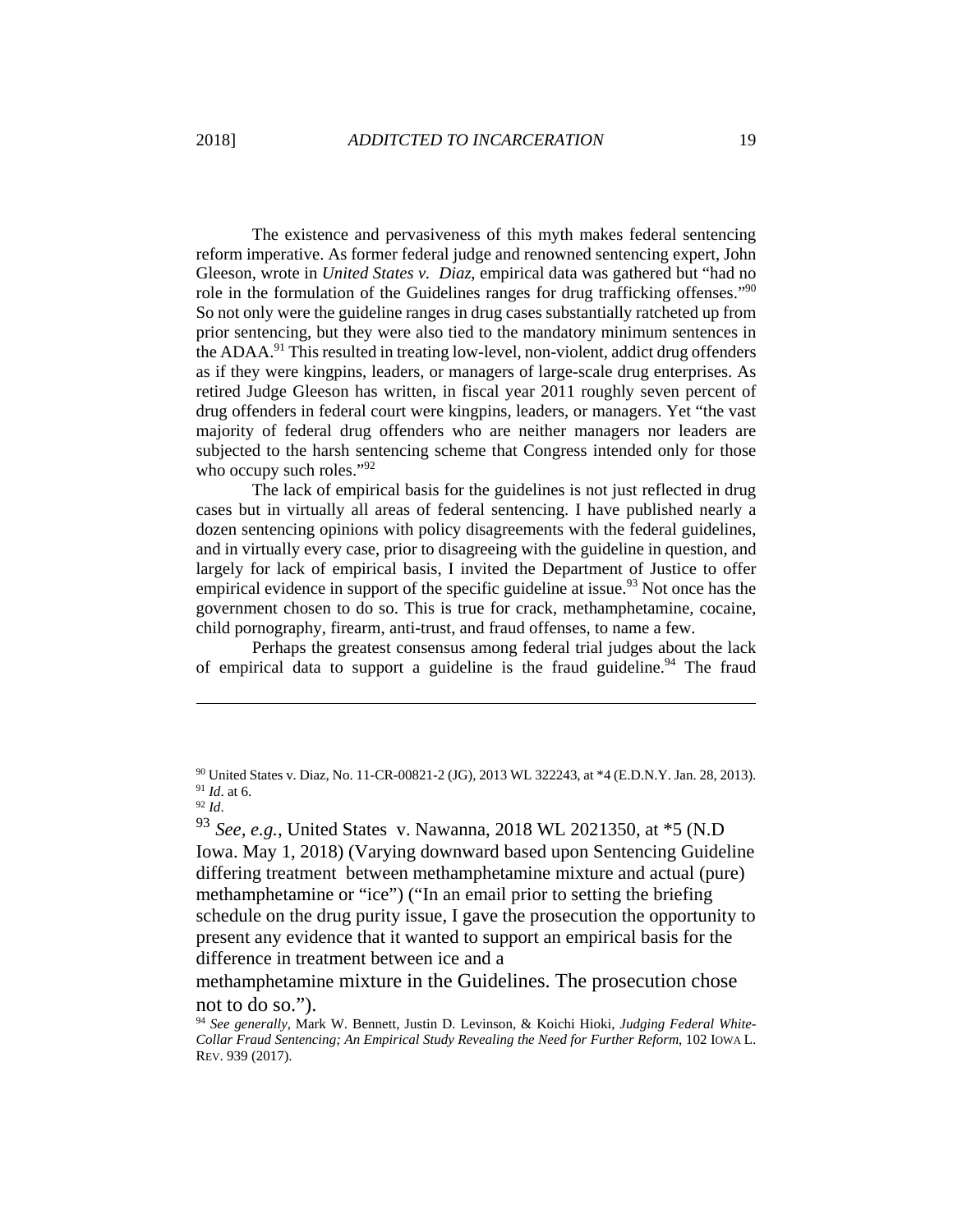guideline, 2B1.1, can result in a guideline range, in a fairly typical high-end loss case, "equal to first-degree murder and three times longer than 'second-degree murder."<sup>95</sup> There is simply no empirical basis to justify this ridiculous result, or for that matter, any of the other thousands of fraud sentences informed by the fraud guideline each year.<sup>96</sup> I have never been able to find an empirical basis for even *one* of the dozens of specific offense characteristics contained in the fraud guideline.<sup>97</sup> As Judge Jed S. Rakoff has written, the fraud guideline reflects "an ever more draconian approach to white collar crime, unsupported by any empirical data."98 Judge Rakoff describes a "hypothetical but typical case described by Professor Kate Stith of Yale Law School, involving a typical securities fraud defendant" who in 1987 would have faced a guideline range of 30-37 months now faces a range of 151-188 months, a more than 500% increase.<sup>99</sup> Judge Rakoff wisely asks: "Was such a crime really 500% worse in 2003 than it was in 1987? Had any of the factors that underlie rational sentencing so radically changed as to warrant such a huge increase?"<sup>100</sup>

The same criticism is true for most of the other guidelines offenses. While I fault the Sentencing Commission for drafting guidelines with no empirical basis, they had had a long-term partner and co-conspirator: Congress. Many of the specific offense characteristics added to the guidelines that act as a one-way ratchet dramatically increasing a guideline range across a wide range of offenses are the result of mandated Congressional directives.<sup>101</sup>

## **V. Reforms**

<sup>95</sup> *Id*. at 974 (footnote omitted). 96 *Id*. at 958 ("In fiscal year 2014, 8,216 offenders were sentenced under the basic economic offenses U.S. Sentencing Guideline section 2B1.1 ('fraud guideline'). This accounted for 12.1% of all offenders sentenced under the guidelines in federal court that year.").

<sup>97</sup> *Id.* (Neither has my esteemed and highly respected colleague, Judge Jed Judge Jed S. Rakoff, who sits in the epicenter of fraud cases (the Southern District of New York), and is a leading expert on the fraud guidelines. In a high-profile securities fraud sentencing opinion he noted "the numbers assigned by the Sentencing Commission to various sentencing factors appear to be more the product of speculation, whim, or abstract number-crunching than of any rigorous methodology—thus maximizing the risk of injustice.").

<sup>98</sup> United States v. Gupta, 904 F. Supp. 2d 349, 351 (S.D.N.Y. 2012).<br><sup>99</sup> *Id.* <sup>100</sup> *Id.* 100 *Id.* 100 *Id.* 101 For an exhaustive 225-page list of Congressional directives to the guidelines from 1988 to 2016 *see* Sentencing Resource Counsel Project, *Congressional Directives to the Sentencing Commission 1988-2016*, Defender Services Office Training Division (Nov. 2009).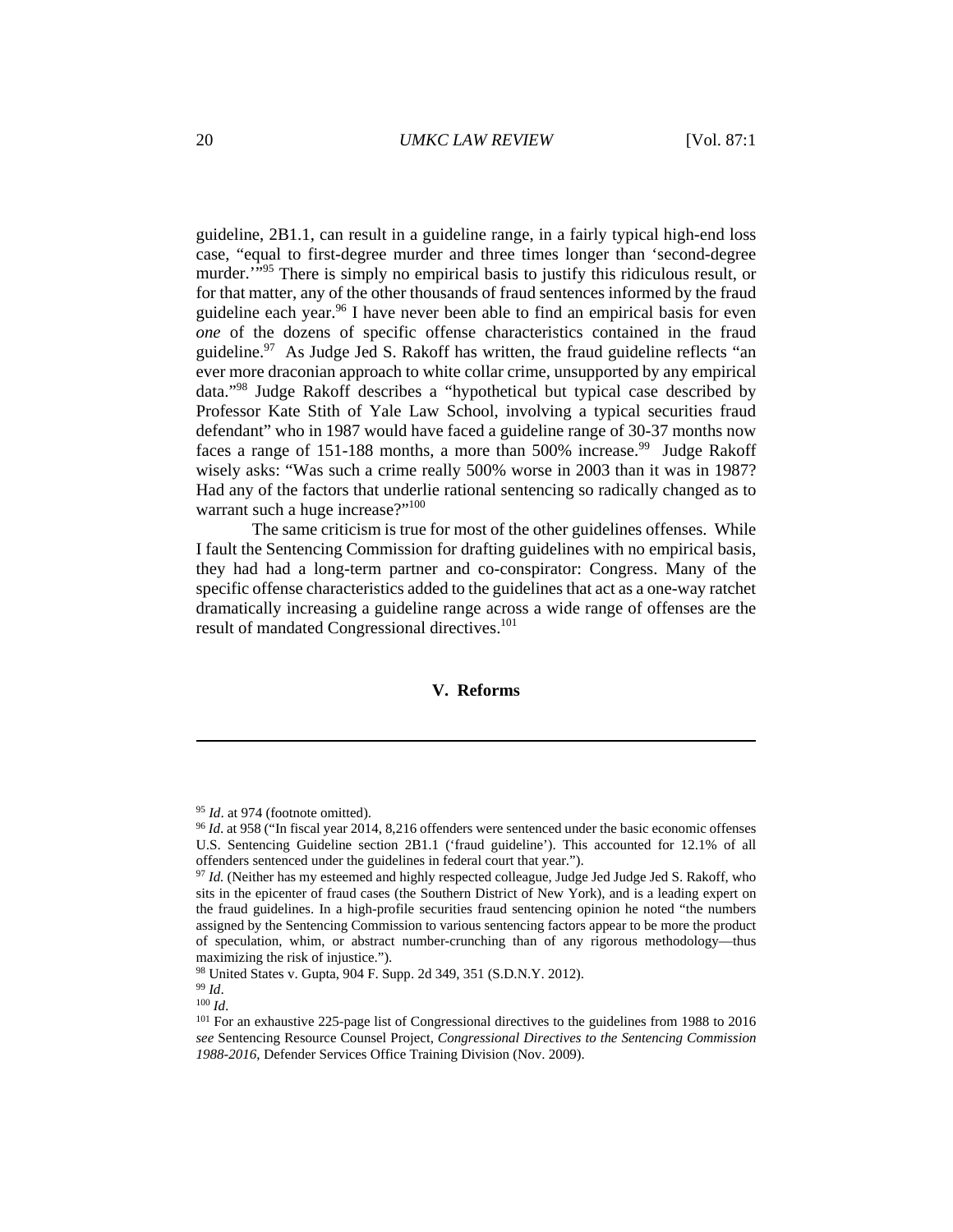The engine of federal mass incarceration has been running on all cylinders, turbo-charged by overly harsh drug guidelines that are not empirically based, uber harsh mandatory minimum penalties based on arbitrary drug quantities rather than actual criminal culpability, and draconian § 851 enhancements that can lead to life sentences for low-level drug addicts that have never served a day in jail or prison. $102$ 

Various Congressional sentencing reforms have been introduced over the past decade without success.<sup>103</sup> In 2014, Professor Mark Osler and I wrote about sentencing reform; "If there is an arc to history, we are perched upon it at a cresting point . . . . "<sup>104</sup> We were very optimistic. Later that year I wrote the "long term" prospects for reducing federal mass incarceration will depend on the ability of congress to repeal the mandatory minimums or at least reduce their harsh impact on so many offenders."<sup>105</sup> The Sentencing Commission, through the unsurpassed leadership of then-Chair Judge Patti B. Saris, on August  $10<sup>th</sup>$ , 2014, unanimously approved the so-called All Drugs Minus Two amendment that lowered the guideline ranges by two points in drug cases. But why did it take the Commission so long to do this—it could have done the identical thing prior to the guidelines taking effect on November  $1<sup>st</sup>$ , 1987, or at any time after that.<sup>106</sup> Instead, it waited nearly three decades until the federal prison population was bursting at the seams at thirty-two percent overcapacity, and many times what it was when the SRA was passed.<sup>107</sup>

My proposals for reform are simple and contained in these eight bullet points:

<sup>&</sup>lt;sup>102</sup> Other contributors to this Symposium examine what they consider to be two important "root causes" of sentencing inequities: misuse of plea agreements and informants. *See* Peter A. Joy & Rodney J. Uphoff, *Sentencing Reform: Fixing Root Problems*, 87 U.M.K.C. L. Rev. (forthcoming 2018); and why long sentences are counterproductive for public safety, *see* Marc Mauer, *Long-Term*  Sentences: Time to Reconsider the Scale of Punishment, 87 UMKC L. Rev. (forthcoming 2018).<br><sup>103</sup> See generally, Bennett, A Slow Motion Lynching, supra note 6, at 913-18.<br><sup>104</sup> Osler & Bennett, *supra* note 9, at 175.<br><sup>105</sup>

<sup>2011-2017</sup> and appreciate her retrospective of the years she chaired the Commission. Patti B. Saris, *So Much Accomplished, So Much Left to Do A Retrospective on Six Years as Chair of the United States Sentencing Commission*, 87 U.M.K.C. L. REV. (forthcoming 2018). Important progress was made during her tenure. But what she does not give sufficient weight to is that it's the very Commission and Congress prior to her being Chair, that created mass incarceration for federal prisoners and the federal sentencing mess we are now in. The Commission needs to take responsibility for their part in creating the country that Judge Saris writes is "the world's largest jailer." *Id*.at \_. 107 *Id*.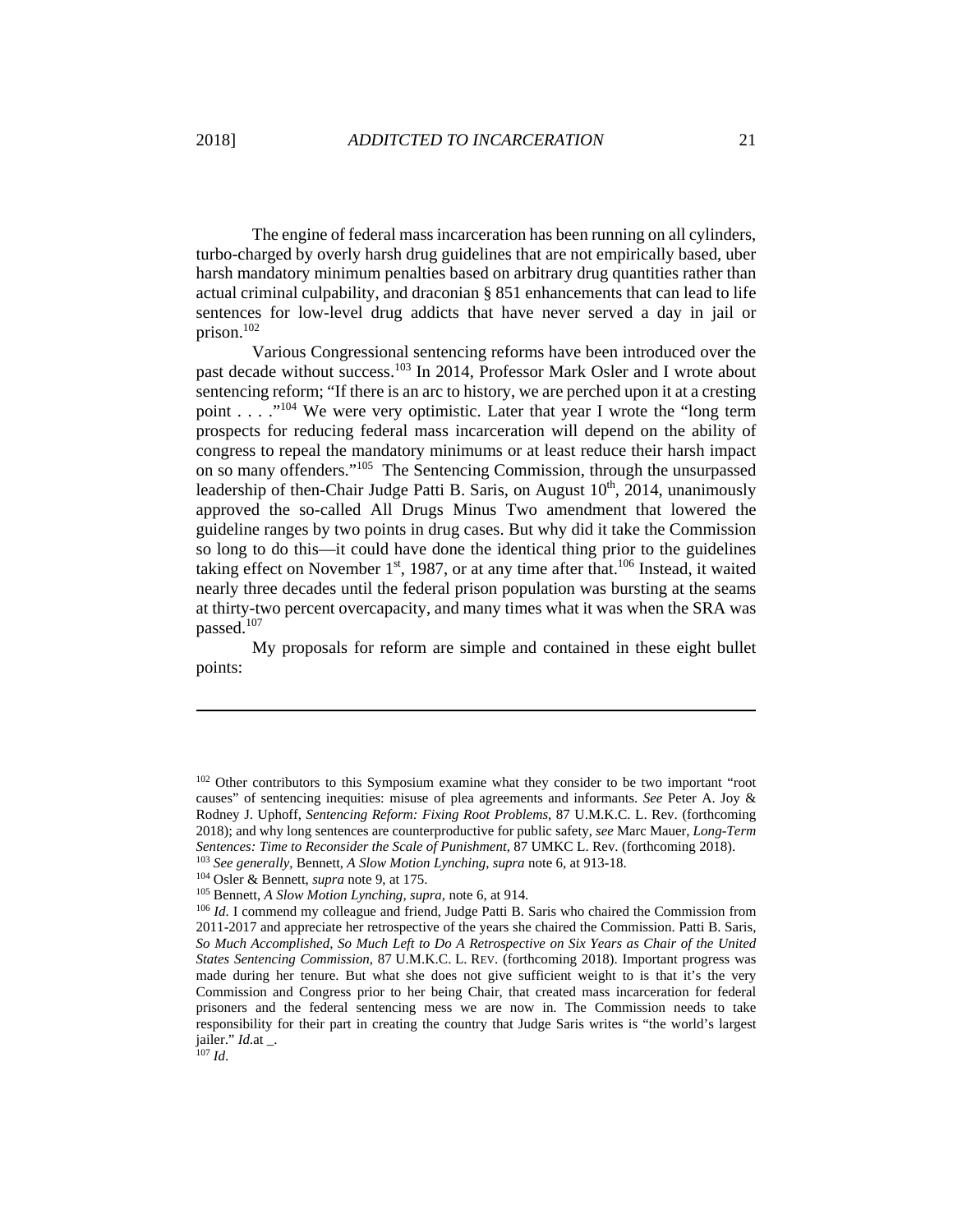- Repeal virtually all mandatory minimums.<sup>108</sup> Federal trial judges know when an offender deserves a long sentence. And if they err, all sentencing decisions are now reviewed by the courts of appeals for reasonableness, either because the original sentence was too lenient or too harsh.
- Move away from quantity, for example in drug, firearm, fraud, and child pornography guidelines to the role in the offense and degree of culpability, and harm caused. These are more accurate proxies for the length of punishment than quantity.
- Dramatically expand the so-called "safety valve" in two major ways. First, apply it to virtually all crimes, not just its current application to only drug crimes. Secondly, reasonably expand it to broader criminal history categories, including at least Criminal History II and III, perhaps to even IV if the offender has no crimes of violence.
- Substantially restrict § 851 predicate offense to crimes where the offender served more than one year in jail or prison rather than the punishment for the crime allowing for that length. Add an age restriction for when a prior offense can be a predicate §851 enhancement to match how crimes are computed for criminal history.
- Give federal judges the right not to apply § 851 enhancements if "exceptional circumstances" apply – a standard federal judges are familiar with in many other contexts.
- Re-examine the guidelines' criminal history scoring so that violent offenses receive more weight than non-violent ones. As it is, an overdrawn check offense can receive the same three-point score as an armed bank robbery, rape, or murder conviction. This would rightly increase the guideline range for offenders with a history of violence.
- I strongly encourage federal sentencing judges to be more skeptical of any guideline where the Department of Justice cannot establish an empirical basis for it. There is hardly a guideline that I cannot come up with a policy disagreement with. Often, I believe a guideline is too harsh (e.g. drugs, child pornography); sometimes too lenient (antitrust) and sometimes both (the fraud guideline is often too lenient at the low-end but too harsh at the high-end). Whether a federal sentencing judge varies from a guideline sentence based on a policy

<sup>108</sup> Reasonable minds would likely have a consensus for mandatory minimums where offenders' actions proximately caused a death, crimes of treason, and production of and hands-on child pornography.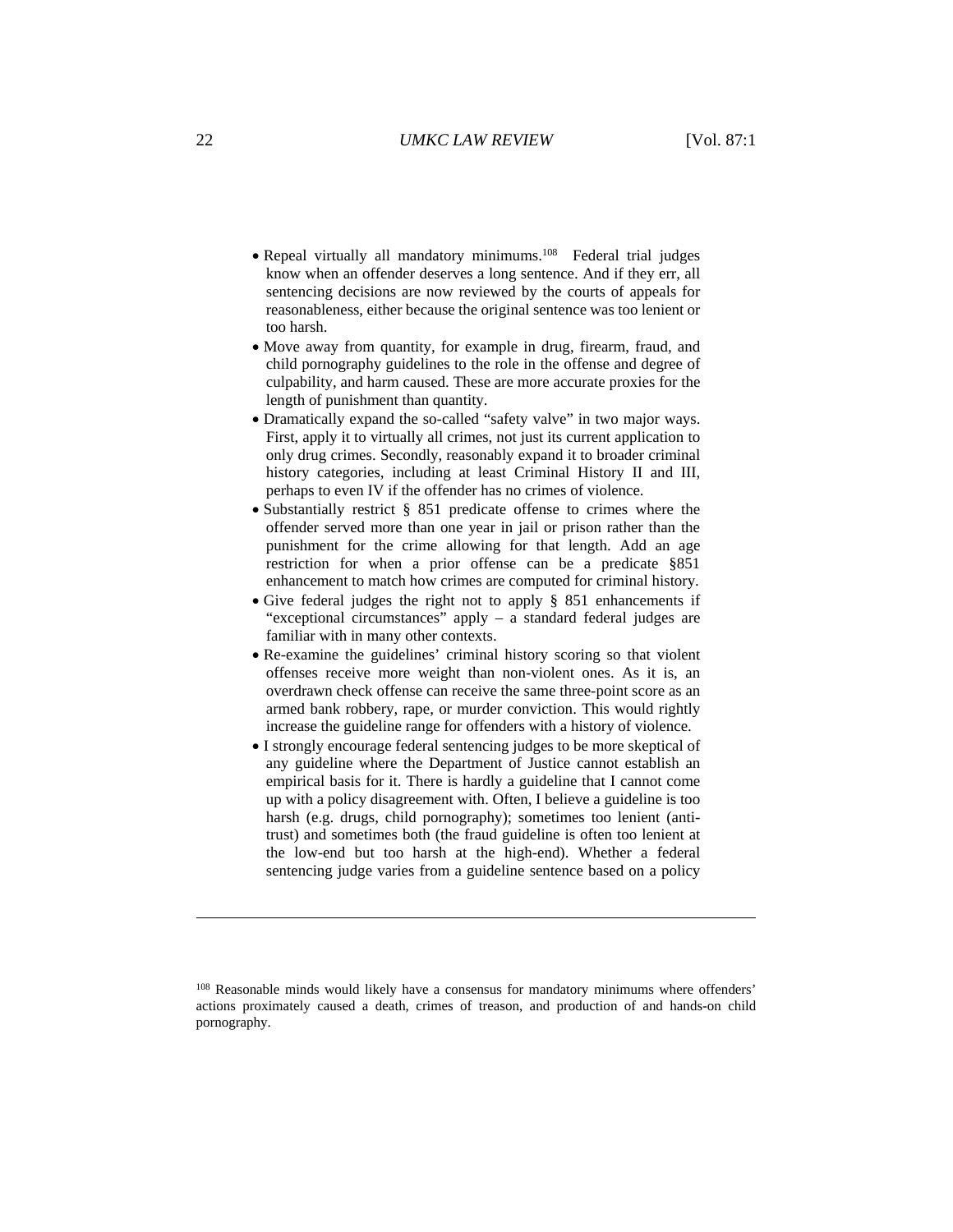disagreement is not actually the point. It's the invaluable process of thinking through the basis for a guideline that's important.

 I strongly encourage federal sentencing judges to regularly visit in federal prison inmates they have sentenced. I have done this for well over a decade.<sup>109</sup> This is perhaps short of major changes in mandatory minimums and § 851 enhancements the singular most important sentencing reform. This gives sentencing judges great insight into how sentences they impose effect offenders and promote or detract from the statutory purposes of sentencing contained in title 18 U.S.C. § 3553(a). I know for Judge Stephen R. Bough, the mastermind for this Symposium, and I, a small-town country judge, visiting inmates we have sentenced has a deeply profound impact on our sentencing philosophies and practice that no other activity or course of study could replicate.<sup>110</sup> As Judge Bough so eloquently wrote "each interaction reminds me that felons share more similarities than differences with non-felons. The sentences I impose are more informed because of my determination to get to know people-their struggles, addictions, family life, triggers, motivations and goals."<sup>111</sup>

#### **VI. Conclusion**

In the arc of just two decades, federal sentencing has evolved from total judicial discretion, to virtually none with mandatory guidelines, and back to advisory guidelines with discretion for variances and policy disagreements with the guidelines. I think the current system, with the changes I suggest, provides the best hope for sentencing that avoids unwarranted sentencing disparity but achieves a sound measure of justice and fairness in sentencing.

Each of the sentencing schemes discussed above have some measure of discretion. The mandatory guideline regime shifted that discretion from extremely well-vetted federal district judges confirmed by the U.S. Senate to assistant U.S. attorneys, many of them barely out of law school and in their twenties. The current

<sup>109</sup> Mark W. Bennett, *Hard Time: Reflections on Visiting Federal Inmates,* 94 JUDICATURE 304

<sup>(2011);</sup> Osler & Bennett, *supra* note 9, at 174-75.<br><sup>110</sup> Stephen R. Bough, *Getting to Know a Felon: One Judge's Attempt at Imposing Sentences that are* 

*Sufficient. But Not Greater Than Necessary*, 87 U.M.K.C. L. REV. (forthcoming 2018). <sup>111</sup> *Id.* (manuscript at 10). For a powerful and moving discussion of a methamphetamine offender's journey through federal court and federal prison by a symposium author, *see* Elizabeth Walker, *My Felonious Journey*, 87 U.M.K.C. L. Rev. (forthcoming 2018). Another symposium author, a former armed bank robber and now law professor, discusses his journey and recommendations for sentencing reform, *see* Shon Hopwood, *Improving Federal Sentencing*, 87 U.M.K.C. L. REV. (forthcoming 2018).